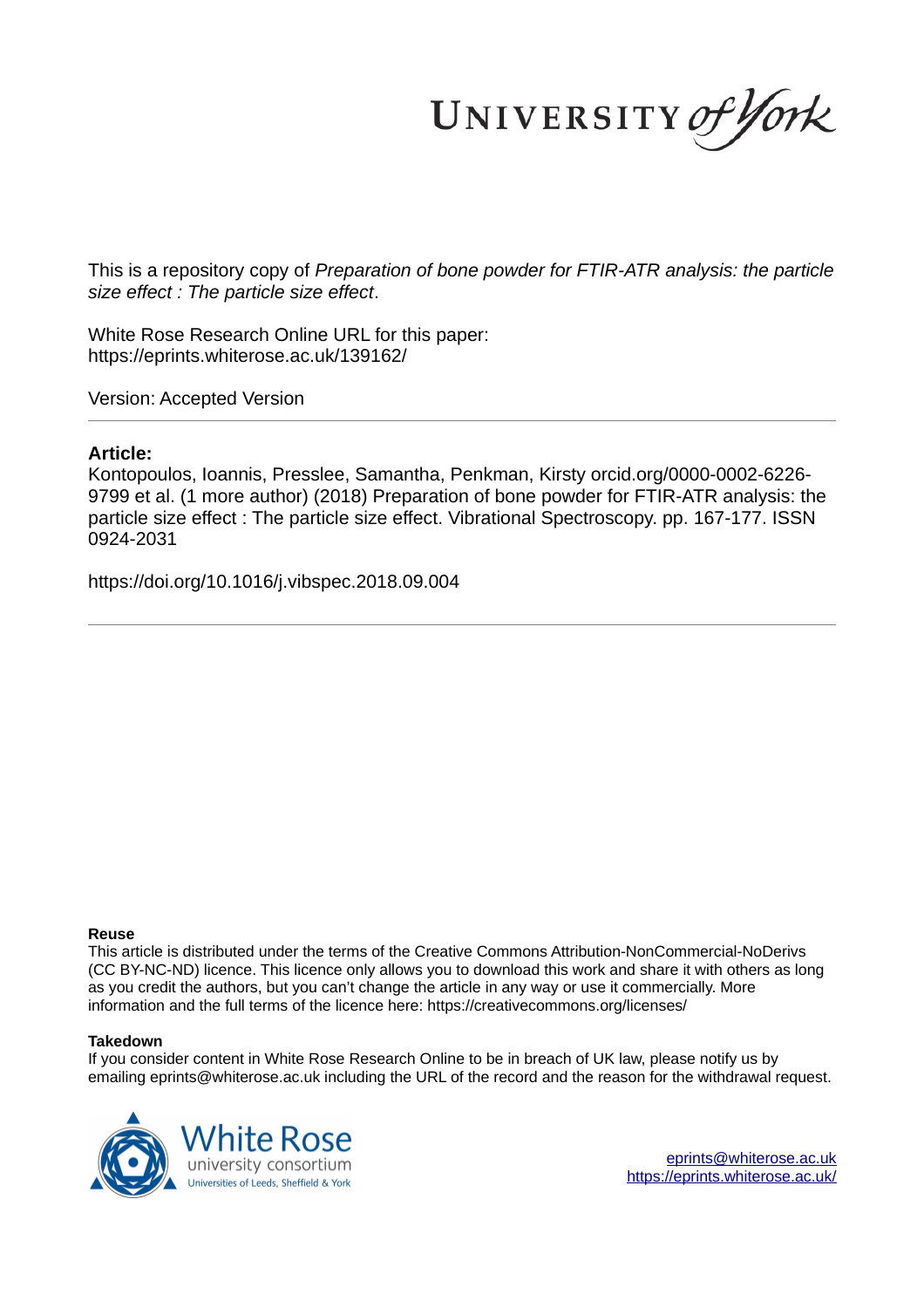## Preparation of Bone Powder for FTIR-ATR Analysis: The Particle Size Effect

loannis Kontopoulos<sup>1</sup>, Samantha Presslee<sup>1</sup>, Kirsty Penkman<sup>1, 2</sup>, and Matthew J. Collins<sup>1, 3</sup>

1. BioArCh, Department of Archaeology, University of York, United Kingdom

2. BioArCh, Department of Chemistry, University of York, United Kingdom<br>3. Natural History Museum, University of Copenhagen, Denmark

Natural History Museum, University of Copenhagen, Denmark

# Abstract

Fourier transform infrared (FTIR) spectroscopy using attenuated total reflection (ATR) is commonly used for the examination of bone. During sample preparation bone is commonly ground, changing the particle size distribution. Although previous studies have examined changes in crystallinity caused by the intensity of grinding using FTIR, the effect of sample preparation (i.e. particle size and bone tissue type) on the FTIR data is still unknown.

This study reports on the bone powder particle size effects on mid-IR spectra and within sample variation (i.e. periosteal, mesosteal, trabecular) using FTIR-ATR. Twenty-four archaeological human and faunal bone samples (5 heated and 19 unheated) of different chronological age (Neolithic to post-Medieval) and origin (Belgium, Britain, Denmark, Greece) were ground using either (1) a ball-mill grinder, or (2) an agate pestle and mortar, and split into grain fractions (>500 μm, 250-500 μm, 125-250 μm, 63-125 μm, and 20-63 μm).

Bone powder particle size has a strong but predictable effect on the infrared splitting factor (IRSF), carbonate/phosphate (C/P) ratio, and amide/phosphate (Am/P) values. The absorbance and positions of the main peaks, the 2nd derivative components of the phosphate and carbonate bands, as well as the full width at half maximum (FWHM) of the 1010  $cm^{-1}$  phosphate peak are particle size dependent. This is likely to be because of the impact of the particle size on the short- and long-range crystal order, as well as the contact between the sample and the prism, and hence the penetration depth of the IR light. Variations can be also observed between periosteal, cortical and trabecular areas of bone. We therefore propose a standard preparation method for bone powder for FTIR-ATR analysis that significantly improves accuracy, consistency, reliability, replicability and comparability of the data, enabling systematic evaluation of bone in archaeological, anthropological, paleontological, forensic and biomedical studies.

**Keywords:** Bone; FTIR-ATR; sample preparation; particle size; bioapatite; crystal order/disorder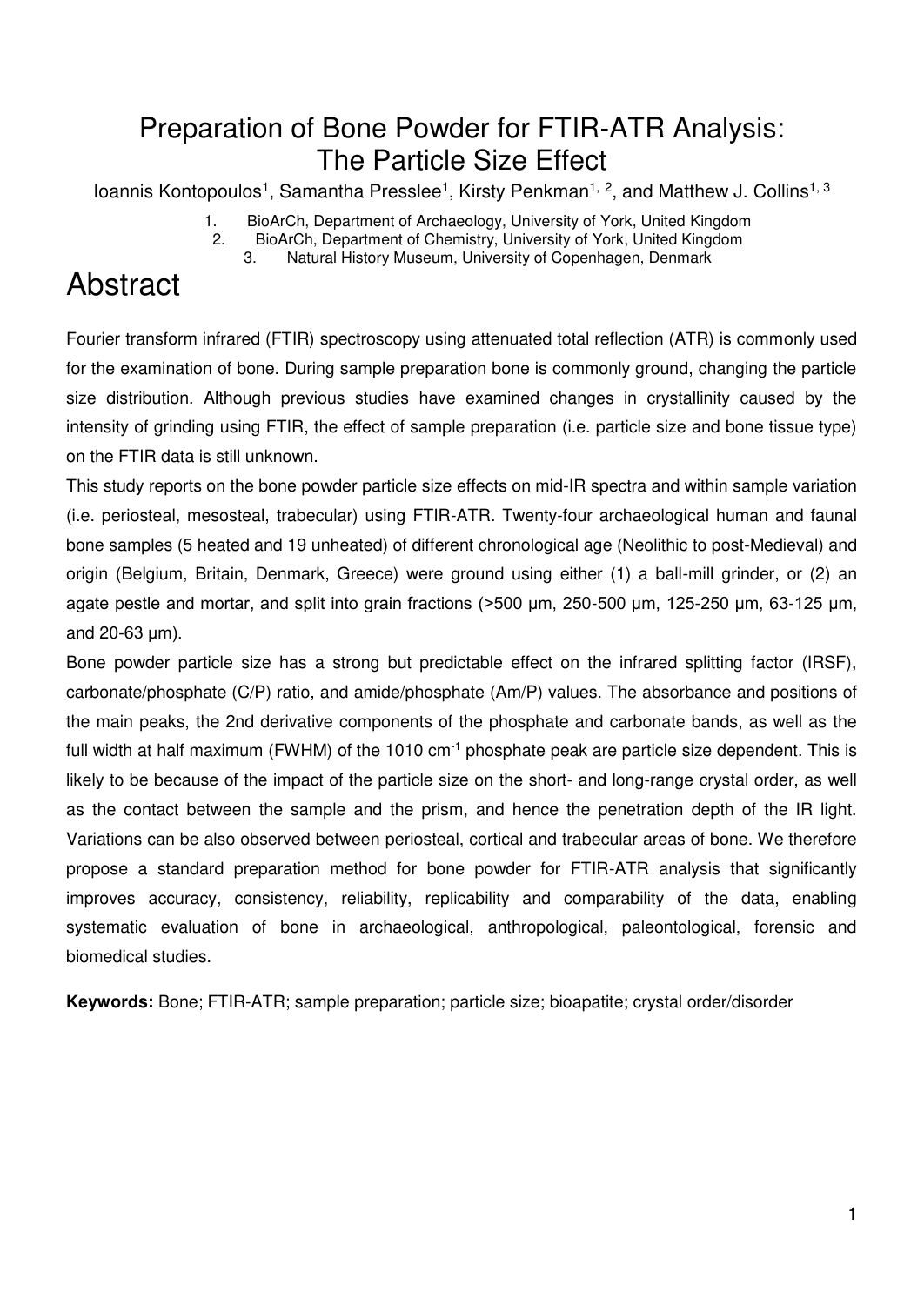## 1. Introduction

Bone is a complex inorganic/organic composite material with a hierarchical structural order that is reflected in its biomechanical properties [\[1](https://paperpile.com/c/bZhAIZ/oNSE+BuUf+XJ71+Ry2E+qzpZ+ulUS+LVeg)–7]. Biological apatite (BAp) nanocrystals are carbonated calcium phosphate mineral compounds with species, age, or pathology related compositional/structural variation generally represented by the formula (Ca<sup>2+</sup>, Na<sup>+</sup>, Mg<sup>2+</sup>, [])<sub>10</sub> (PO<sub>4</sub><sup>3-</sup>, HPO<sub>4</sub><sup>3</sub><sup>-</sup>, CO<sub>3</sub><sup>2<sup>-</sup>)<sub>6</sub> (OH<sup>-</sup>, F<sup>-</sup>,</sup></sup> CI<sup>-</sup>, CO<sub>3</sub><sup>2</sub>-</sup>, O, [])<sub>2</sub> [\[4,8](https://paperpile.com/c/bZhAIZ/eMSP+Lo1P+Ry2E+QOmT+02T6+NBVC+WdUQ+nWjw)–14]. BAp dominates bone (i.e. 65-70 wt. %), with the organic content (primarily collagen type I) accounting for 20-25 wt. % and the remaining 5-10 wt. % being water [\[2\].](https://paperpile.com/c/bZhAIZ/BuUf)

The information that can be preserved within skeletal tissues has shaped the way we interpret the past [\[15,16\].](https://paperpile.com/c/bZhAIZ/Ll0M+a15R) However, in archaeological and fossil bone, diagenesis leads to its partial or complete destruction, with accompanying loss of vital biochemical information [\[17](https://paperpile.com/c/bZhAIZ/RspA+v0gP+fuJM+HysB+oEho)–21]. Over the past decades, Fourier transform infrared (FTIR) spectroscopy has been increasingly used to better understand bone diagenesis, as well as for screening of archaeological and fossil bone [22–[34\].](https://paperpile.com/c/bZhAIZ/hK8Q+ktJY+py6B+BiPN+7a1H+4pYY+iRY8+l8cT+51vU+CgtB+9Bja+Ytvd+rjTu) The correspondence between measurements taken with transmission FTIR, ATR (attenuated total reflection) and DRIFT (diffuse reflectance infrared Fourier transform) can be problematic [\[34](https://paperpile.com/c/bZhAIZ/1QDh+rjTu+vSUU)–36]. Nevertheless, because FTIR is so minimally invasive/destructive and provides information on both the inorganic and organic structures present, it has been commonly used to assess the postmortem changes in BAp crystals (e.g. crystallinity, carbonate to phosphate content, fluorine and calcite content), and the organic preservation in heated, unheated and pathological bones [\[25,31,35,37](https://paperpile.com/c/bZhAIZ/Vxef+BiPN+uwiw+UqiP+CgtB+IhlJ+1QDh+sK4V+zEmW+wwaN+MNLU)–44].

The infrared splitting factor (IRSF, also termed crystallinity) is assumed to be related to the crystal order and size of bone mineral [\[2,25,45](https://paperpile.com/c/bZhAIZ/jMPH+BiPN+BuUf+bGxf+0UZw/?noauthor=0,0,0,0,1)–47] which can change in vivo (ontogenetic bone growth/maturity) and post-mortem (diagenesis, heating) [\[e.g. 8,22,48,49\].](https://paperpile.com/c/bZhAIZ/qn94+wQqO+eMSP+hK8Q/?prefix=,,e.g.,) Higher crystallinity is considered to be an indication of an increase in BAp crystals' size and atomic order due to either: a) a growth of the larger crystals at the expense of the smaller ones (i.e. Ostwald ripening); b) a loss of the smaller crystals; or c) both. Lower IRSF values reflect the smaller size and higher atomic disorder of the BAp crystals [\[2,22,25,26,29,46,47,50\].](https://paperpile.com/c/bZhAIZ/hK8Q+BiPN+BuUf+7a1H+l8cT+0UZw+bGxf+PSYz/?noauthor=0,0,0,0,0,0,1,0)

These changes in bioapatite characteristics are caused by several ionic substitutions that take place both in the hydrated layer and the apatite core, and strongly affect its dissolution/recrystallization behaviour [\[4,51\].](https://paperpile.com/c/bZhAIZ/5opm+Ry2E) Carbonate  $(CO_3^2)$  content (c. 4-6 wt. %), which is considered to be related to crystallinity (and thus IRSF), is such an example of ionic substitution of carbonate for phosphate (type B), and vice versa, in the bioapatite structure [\[4,25,52](https://paperpile.com/c/bZhAIZ/hFyQ+od1g+UceX+p4Ru+XaAv+qPbV+BiPN+KOo1+Ry2E)–58]. Although type A substitution (CO<sub>3</sub><sup>2</sup> for OH) might be relatively limited in BAp, its role should not be neglected [\[4,25,31,56,57,59\].](https://paperpile.com/c/bZhAIZ/XaAv+qPbV+BiPN+GXTi+Ry2E+CgtB) FTIR has also been used to assess organic preservation in archaeological and fossil bone using the Am/P (amide to phosphate) ratio [\[e.g. 29,60\],](https://paperpile.com/c/bZhAIZ/l8cT+IqyY/?prefix=e.g.,) while other minor ionic concentrations of elements (such as Mg, Na, Sr, K, Zn and F) also play a special role in its structure and function [4,11,53–[55,61,62\].](https://paperpile.com/c/bZhAIZ/od1g+UceX+p4Ru+Ry2E+rLej+02T6+Ciob)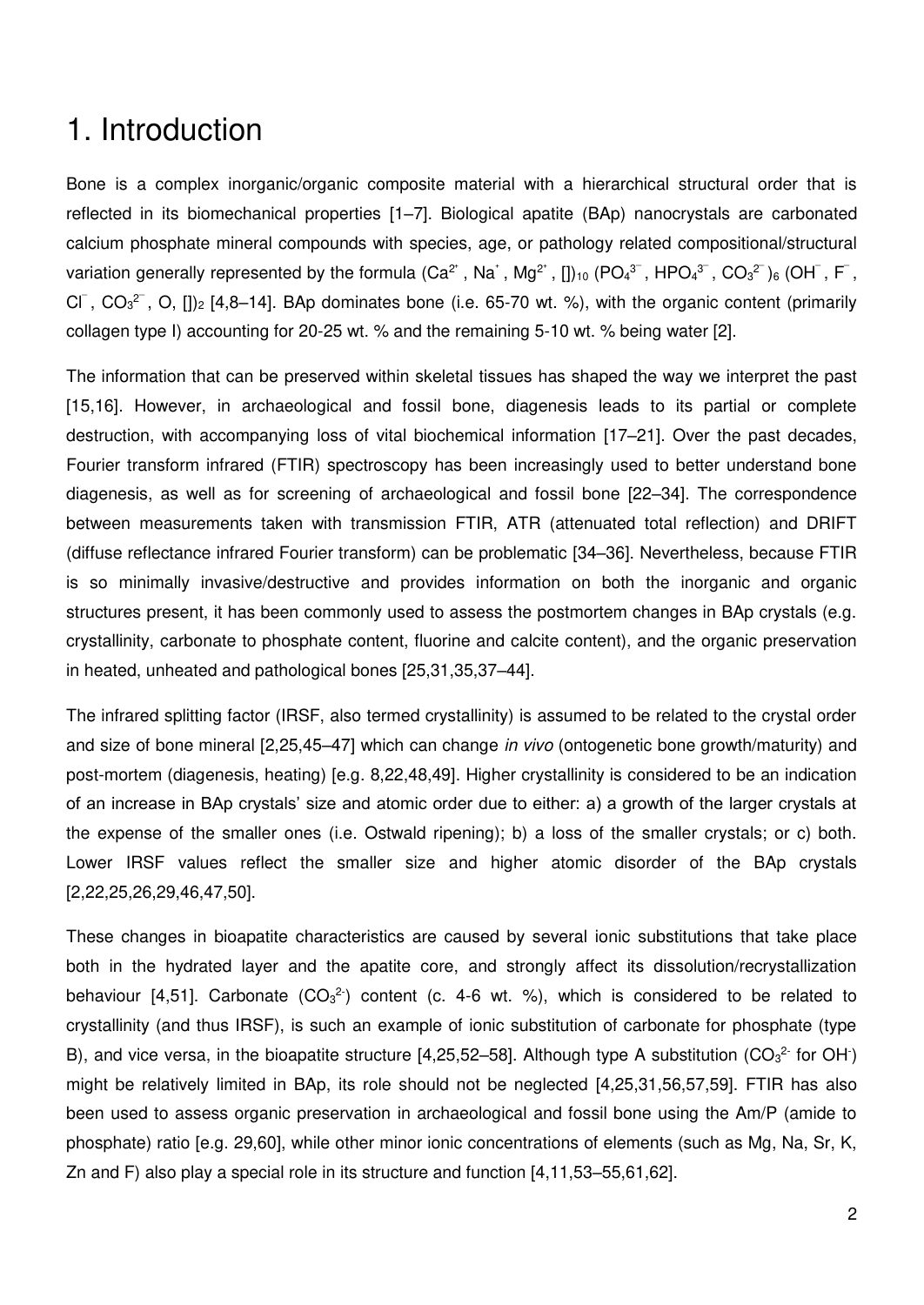Although the contribution of FTIR to the study of archaeological and fossil bone is indisputable, the usefulness of the indices (such as IRSF) as a measure of BAp preservation and change has been questioned [\[26,31,48,58,63,64\].](https://paperpile.com/c/bZhAIZ/7a1H+KOo1+CgtB+pmHE+qn94+NxFo) The introduction of the relatively new FTIR-ATR technique offers rapid, cost efficient and minimally destructive analysis [\[30,34,49\],](https://paperpile.com/c/bZhAIZ/rjTu+wQqO+51vU) but the issues of accuracy, precision, reproducibility and comparability of the data have not yet been resolved [\[36,48\].](https://paperpile.com/c/bZhAIZ/vSUU+qn94)

Past studies have tried to tackle these issues by investigating the effect of sample preparation methods on bone IRSF values, with a decrease in IRSF reported with more intensive pulverization [\[26\].](https://paperpile.com/c/bZhAIZ/7a1H) Surovell & Stiner [\[26\]](https://paperpile.com/c/bZhAIZ/7a1H/?noauthor=1) argue that grinding may actually introduce variations in crystallinity that may mask the original signal due to structural changes caused to the BAp crystals. They propose two possibilities that could explain the phenomenon: a) changes are primarily caused by the particle separation of bone mineral of differing crystallinity (i.e. separation hypothesis), or b) grinding affects the bioapatite crystal structure (i.e. destruction hypothesis), and subsequently, the mid-IR spectra. Overall, it has been argued that there seems to be a destruction of BAp crystals during grinding, although when there is no control, or grinding is excessive, it is difficult to differentiate between the actual bone crystallinity from that introduced during sample preparation [\[26\].](https://paperpile.com/c/bZhAIZ/7a1H) Hollund et al. [\[34\]](https://paperpile.com/c/bZhAIZ/rjTu/?noauthor=1) also observed significant preparation-based differences (i.e. drilling and grinding with and without sieving) between IRSF, C/P and Am/P values. The grinding effect was more evident in samples of higher crystallinity, so Hollund et al. [\[34\]](https://paperpile.com/c/bZhAIZ/rjTu/?noauthor=1) proposed drilling bone without sieving as an alternative to the Surovell and Stiner [\[26\]](https://paperpile.com/c/bZhAIZ/7a1H/?noauthor=1) preparation method.

Repeated grinding of calcite during preparation for FTIR measurements has been shown to affect the material's atomic order as revealed by changes in the mid-IR spectrum [\[65,66\].](https://paperpile.com/c/bZhAIZ/FoYA+wrOW) Asscher et al. [\[46,47\]](https://paperpile.com/c/bZhAIZ/0UZw+bGxf/?noauthor=1,1)  tried to explore the effects of grinding on bone and tooth, and decouple it from the atomic disorder effect to better assess the preservation state of archaeological/fossil bone. They compared the IRSF values of samples repeatedly ground for variable amounts of time and plotted them against the full width at half maximum (FWHM) of the main  $v_3$  phosphate peak in mid-IR spectra (i.e. 1010 cm<sup>-1</sup>). From the relationship observed, it was shown that grinding (i.e. particle size) affects both the short (IRSF) and long (FWHM at 1010 cm-1) range order of bone. Thus, the use of the grinding curve approach can significantly increase the sensitivity of FTIR for monitoring diagenesis (slopes of the grinding curves increase with poorer preservation), as compared to the IRSF alone, and it can also allow the identification of differences in crystal size/atomic order of different animal species and hard tissues (bone, dentine and enamel mineral) [\[46\].](https://paperpile.com/c/bZhAIZ/bGxf)

While this trendline method partly shows the importance of particle size (still uncontrolled) on the mid-IR spectrum, it requires regrinding and measuring the same sample repeatedly for several times. Furthermore, the powders were analysed in KBr pellets, requiring significant amounts of material mixed with KBr. Excessive grinding can also lead to a contamination of bone powder or even damage surviving biomolecules in samples that could be also used for DNA or protein analysis [\[e.g. 67,68\],](https://paperpile.com/c/bZhAIZ/PBor+AxJx/?prefix=e.g.,) making FTIR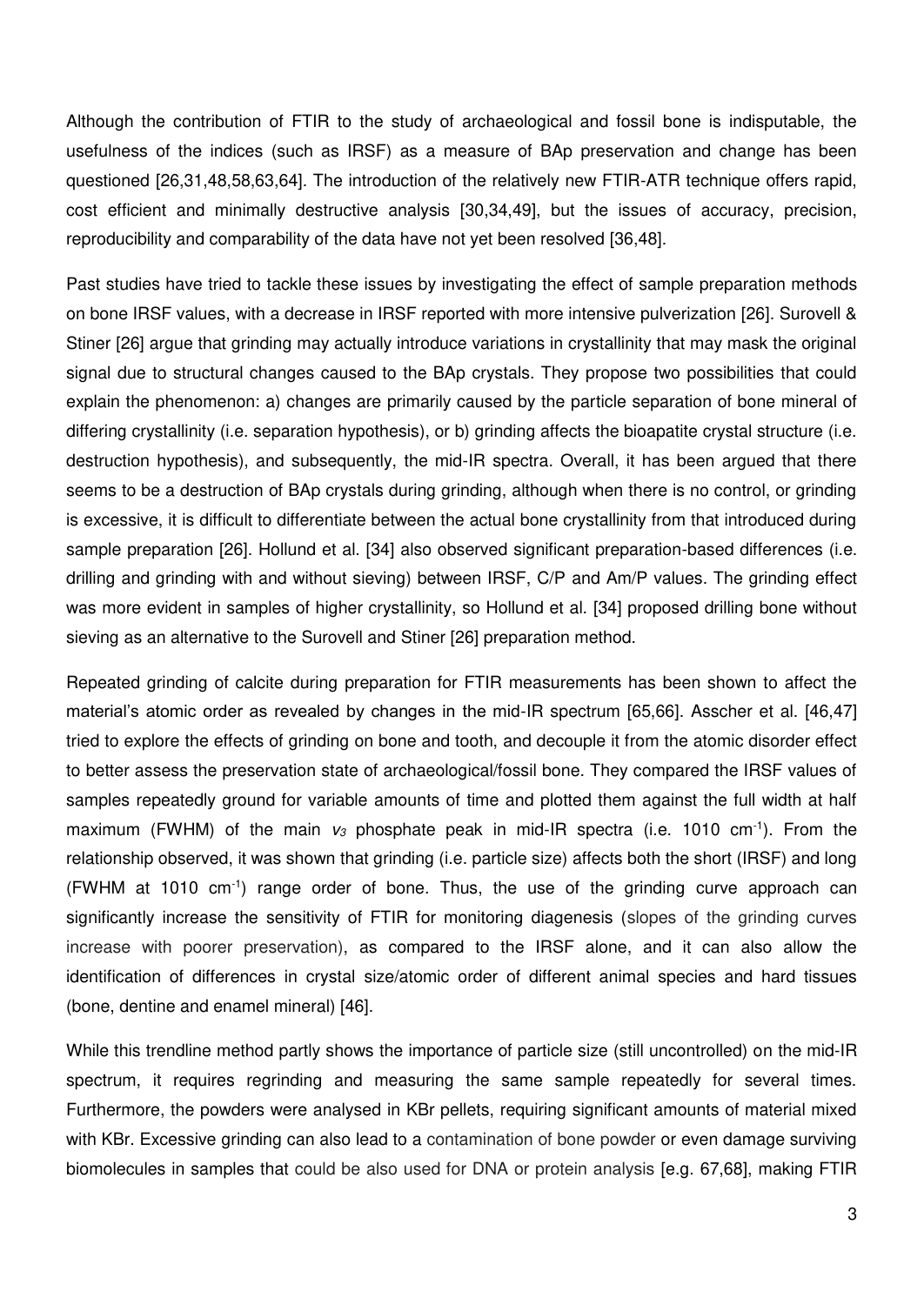KBr and grinding curves a destructive method and wasting precious material, in lieu of additional information on crystalline order.

Therefore, although previous studies have recommended optimal methods, the precise effects of particle size on FTIR data has never been thoroughly explored, and only in a limited number of studies particles have been homogeneous [25–[27,36\].](https://paperpile.com/c/bZhAIZ/BiPN+4pYY+7a1H+vSUU) Excluding the variations due to sample preparation methods that are related with the atomic order/disorder, small but insignificant tissue specific variations have also been reported for both unheated [\[27\]](https://paperpile.com/c/bZhAIZ/4pYY) and heated bone [\[48\].](https://paperpile.com/c/bZhAIZ/qn94)

The increased adoption of FTIR-ATR further changes the equation. The method is being increasingly commonly used because it is a cost efficient, rapid and minimally destructive method, and has the potential to act as screening method to determine which bones show optimal preservation. The powder can be extracted for biomolecules after analysis with no loss of material. This study presents the effects of sample selection (i.e. periosteal, mesosteal, trabecular bone) as well as particle size on the mid-IR spectrum of bone measured by FTIR-ATR. We propose a standard preparation procedure for the analysis of bone powder using FTIR-ATR to improve data accuracy, precision, comparability and reproducibility. The process focuses on the particle size effect and requires bone powder of even sized particles. This approach improves the contact between the sample and the prism, allows a deeper penetration depth of the IR radiation into individual BAp crystals, and avoids damage in the short- and long-range order of bioapatite crystals by using optimal bone powder particle sizes.

## 2. Materials and Methods

Twenty-four archaeological human and animal bone samples (5 heated and 19 unheated) of different chronological age (Neolithic to post-Medieval) and origin (Belgium, Britain, Denmark, Greece) were used in this study (Table S1 - supplementary material). Prior to analysis, the trabecular, periosteal/subperiosteal and endosteal/sub-endosteal tissues were mechanically removed using a scalpel. For the examination of the particle size effect on mid-IR spectra, the mesosteal (mid-cortical) tissue of nineteen specimens was ground using either (1) a Retsch oscillating steel ball mill grinder at 20 Hz for 20-25 seconds x 3-5 times, or (2) an agate pestle and mortar.

Samples were sieved using Endecotts woven stainless steel mesh sieves with an aperture size of 500 μm, 250 μm, 125 μm, 63 μm, and 20 μm to produce 5 particle size classes (i.e. > 500 μm, 250-500 μm, 125-250 μm, 63-125 μm, 20-63 μm). Six of the archaeological samples (3 fauna, 2 heated and 1 unheated human) were also ground down to c. 1 μm using a Retsch PM100 ball mill grinder. The container, lid and ball grinders were cooled using liquid nitrogen to reduce potential destruction of crystals due to heat produced during the grinding process. One subsample from each of the six samples was ground for 3 minutes at 400 rpm twice, the container being cooled in liquid nitrogen in between each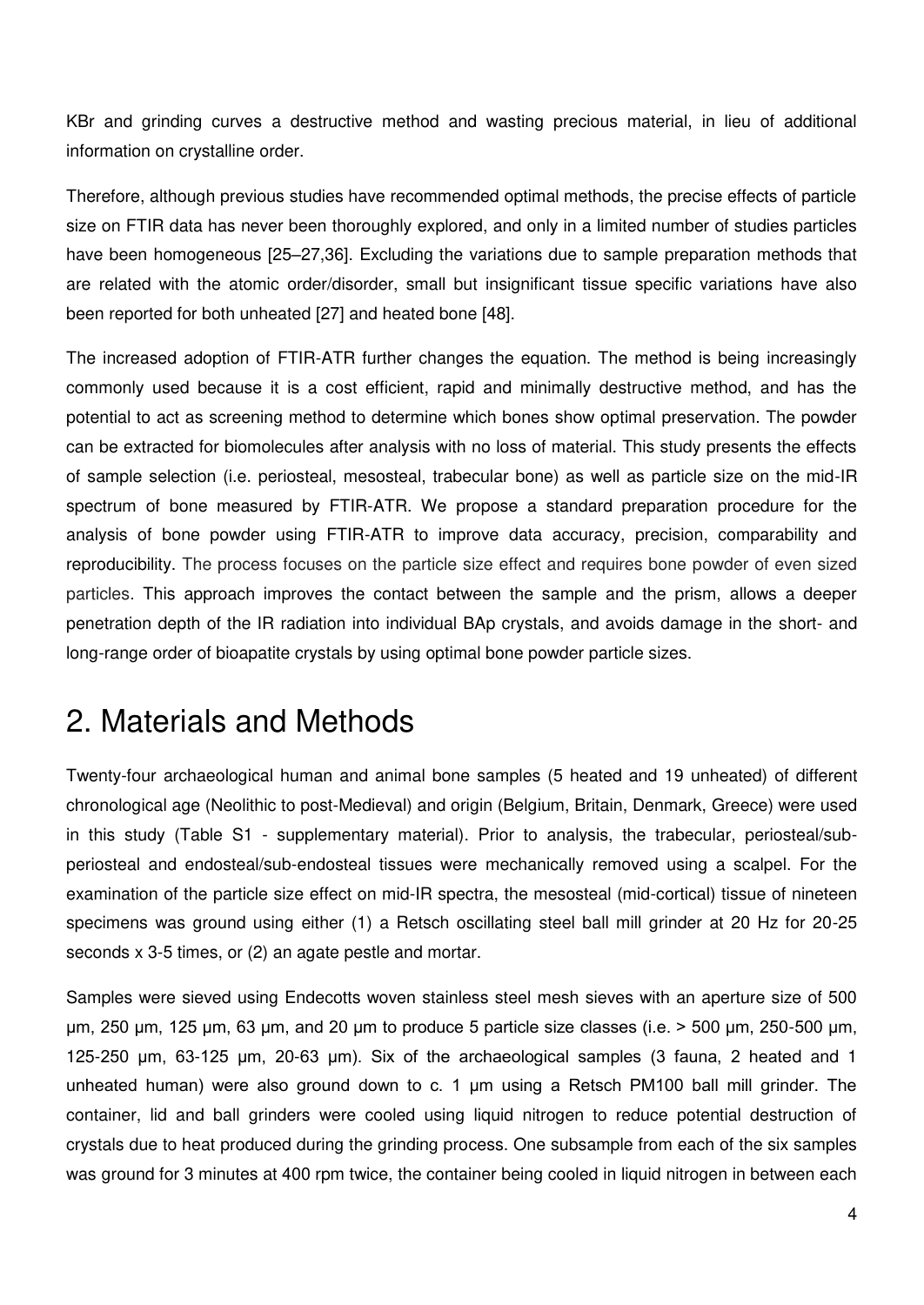run, while a second subsample was ground at 600 rpm for 5 minutes. Particle size of the subsamples was compared to other previously measured microground samples under the microscope and were shown to be of similar size, i.e. c. 1 μm. Samples were split into three different groups (i.e. fauna, unheated human and heated human specimens) to allow the observation of any differences that might be related to the pre-burial histories of bones (e.g. cooking, boiling), preservation state and animal species related BAp crystal order/disorder.

Bone powder of 20-63 μm particle size from the periosteal, mesosteal and trabecular tissues of 5 human samples was also analyzed by FTIR-ATR (Table S2 - supplementary material). Additionally, bone powder from two modern human mesosteal samples (particle size 20-63 μm), one modern bovine (particle size from >500 μm to 20-63 μm) and synthetic hydroxyapatite (HAp) (particle size from >500 μm to 20-63 μm) were used as references (see Table S3 - supplementary material).

FTIR measurements were performed in triplicate for each sample on each different particle size powder fraction using an Alpha Platinum FTIR-ATR spectrometer (range: 4000-400 cm-1; no. of scans: 144; zero-filling factor: 4; resolution: 4 cm<sup>-1</sup>; mode: absorbance). About 2-3 mg of bone powder were put on the optic window with a diamond crystal. For good contact with uniform pressure between the crystal and the sample, the pressure of the applicator was controlled using the pressure control spot. After each measurement, the crystal plate and the anvil of the pressure applicator were thoroughly cleaned using isopropyl alcohol. Spectra were analysed using OPUS 7.5 software.

Infrared splitting factor (IRSF) was assessed after Weiner and Bar-Yosef [\[22\],](https://paperpile.com/c/bZhAIZ/hK8Q/?noauthor=1) carbonate-to-phosphate (C/P) ratio was calculated as in Wright and Schwarcz [\[25\],](https://paperpile.com/c/bZhAIZ/BiPN/?noauthor=1) type B carbonate substitutions relative to phosphate (BPI) was estimated as in Sponheimer and Lee-Thorp [\[38\],](https://paperpile.com/c/bZhAIZ/uwiw/?noauthor=1) and amide-to-phosphate (Am/P) was assessed according to Trueman et al. [\[29\].](https://paperpile.com/c/bZhAIZ/l8cT/?noauthor=1) All indices were estimated after baseline correction [\(Figure 1;](#page-7-0) Box 1).

The full width at half maximum (FWHM) of the c. 1010 cm-1 peak was measured after baseline subtraction to assess the atomic order/disorder of the samples  $[9,46,47]$ . The  $2^{nd}$  derivatives were produced to explore the overlapping bands at the  $v_4$ ,  $v_3$ ,  $v_1$  PO<sub>4</sub><sup>3-</sup> and  $v_2$  CO<sub>3</sub><sup>2</sup> bands using the OriginPro 2017 and the Savitzky-Golay filter with 9 smoothing points and a polynomial order of 4. Statistical analysis carried out using IBM SPSS v.24 and the significance level was set at  $p = 0.05$ .

#### **Box 1**. Indices - Baseline correction

1. Infrared splitting factor (IRSF) was assessed using the equation introduced by Weiner and Bar-Yosef  $[26]$  that measures the heights at c. 600 cm<sup>-1</sup> + c. 560 cm<sup>-1</sup>, divided by the trough between them at c. 590 cm<sup>-1</sup>, using a baseline correction from the c. 400-420 cm<sup>-1</sup> to the c.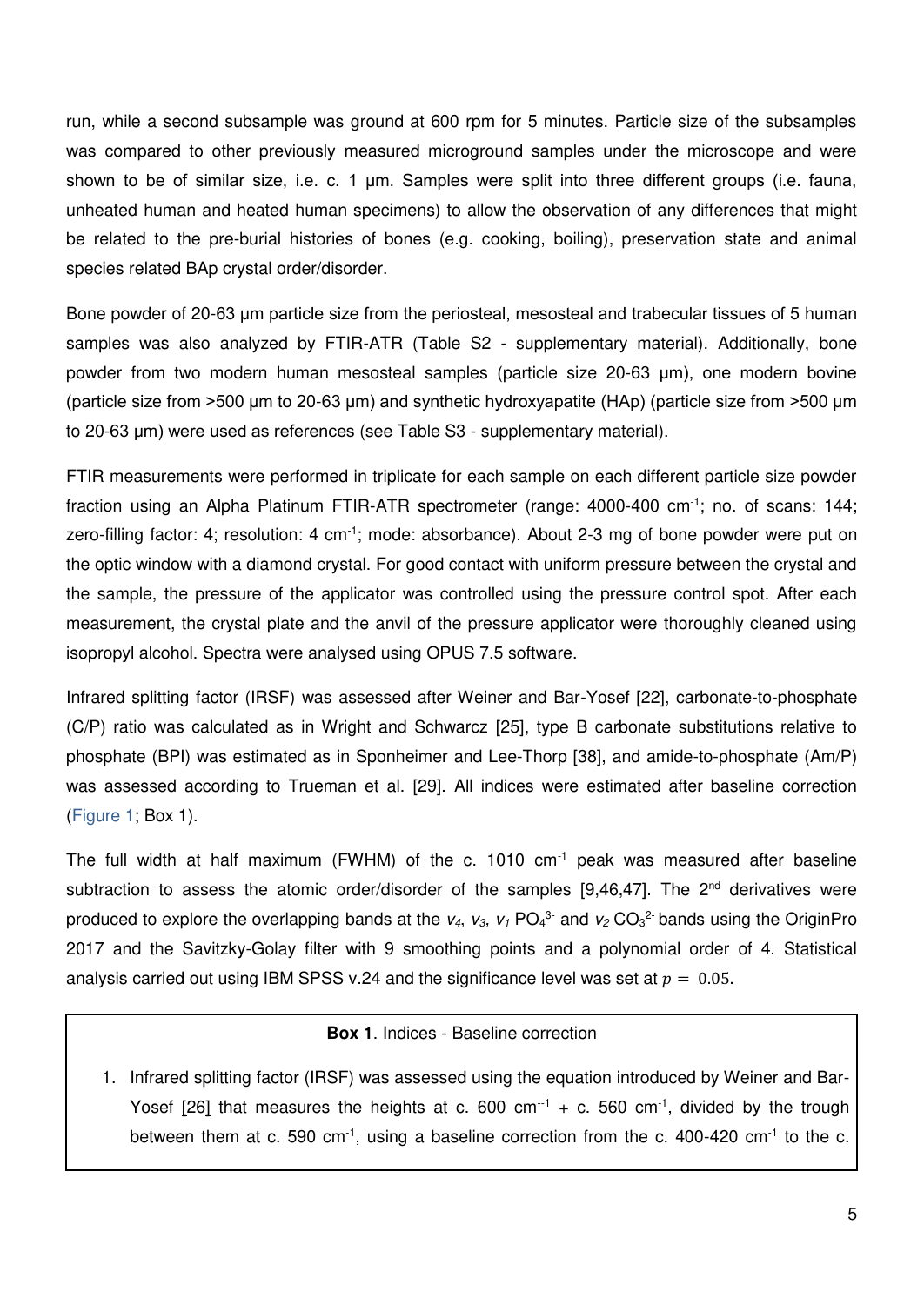630-670 cm<sup>-1</sup> troughs [\(Figure 1a](#page-7-0)). The two peaks are characteristic of the  $v_4$  antisymmetric bending mode of orthophosphate ion [\[49\].](https://paperpile.com/c/bZhAIZ/jMPH)

$$
IRSF = \frac{600 \text{ cm}^{-1} + 560 \text{ cm}^{-1}}{590 \text{ cm}^{-1}}
$$

2. Carbonate-to-phosphate (C/P) ratio was estimated as in Wright and Schwarcz [\[29\]](https://paperpile.com/c/bZhAIZ/BiPN/?noauthor=1) by dividing the main  $v_3$  carbonate peak height at c. 1410 cm<sup>-1</sup> with the main  $v_3$  phosphate vibrational band at c. 1010 cm<sup>-1</sup> [\[29\].](https://paperpile.com/c/bZhAIZ/BiPN) The baseline correction was drawn from c. 1590 cm<sup>-1</sup> to c. 1290 cm<sup>-1</sup> and from c. 1150-1180  $cm^{-1}$  to c. 880-900  $cm^{-1}$ , respectively [\(Figure 1b](#page-7-0) and [Figure 1c](#page-7-0)).

$$
C/P = \frac{1410 \text{ cm}^{-1}}{1010 \text{ cm}^{-1}}
$$

3. The type B carbonate substitutions relative to phosphate (BPI) were calculated from the ratio of the peak heights at c. 1410 cm<sup>-1</sup> and c. 600 cm<sup>-1</sup> as in Sponheimer and Lee-Thorp [\[42\]](https://paperpile.com/c/bZhAIZ/uwiw/?noauthor=1) using the same baselines for both peaks as above [\(Figure 1a](#page-7-0) and [Figure 1c](#page-7-0)).

$$
BPI = \frac{1410 \text{ cm}^{-1}}{600 \text{ cm}^{-1}}
$$

4. Amide-to-phosphate (Am/P) was assessed by the  $v_1$  amide at c. 1640 cm<sup>-1</sup> divided by the main  $v_3$  phosphate peak at c. 1010 cm<sup>-1</sup> [\[33\].](https://paperpile.com/c/bZhAIZ/l8cT) Baseline correction was from c. 1720 cm<sup>-1</sup> to c. 1590  $cm^{-1}$  and c. 1150 cm<sup>-1</sup> to c. 890 cm<sup>-1</sup>, respectively [\(Figure 1b](#page-7-0) and [Figure 1d](#page-7-0)).

$$
Am/P = \frac{1640 \text{ cm}^{-1}}{1010 \text{ cm}^{-1}}
$$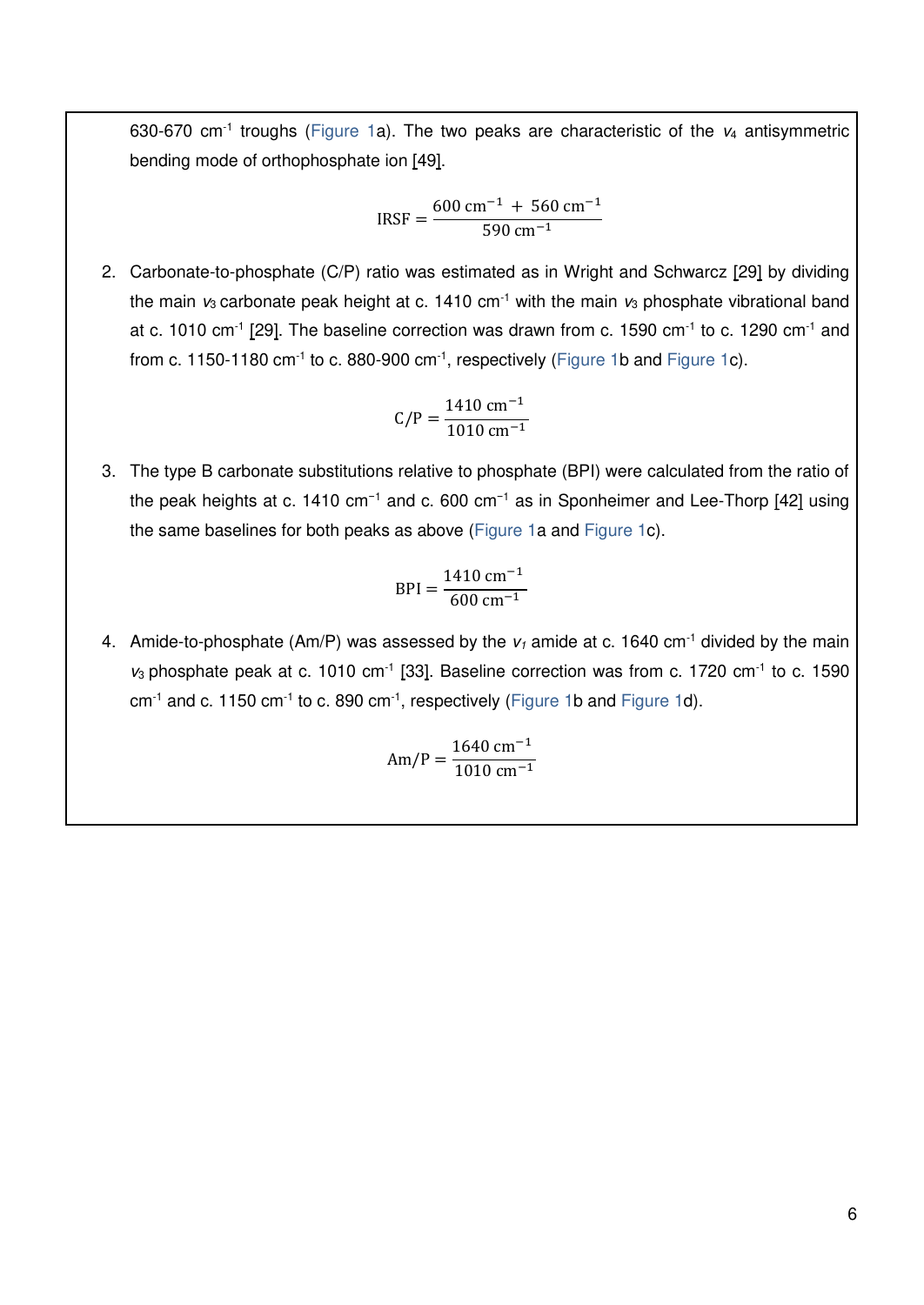

<span id="page-7-0"></span>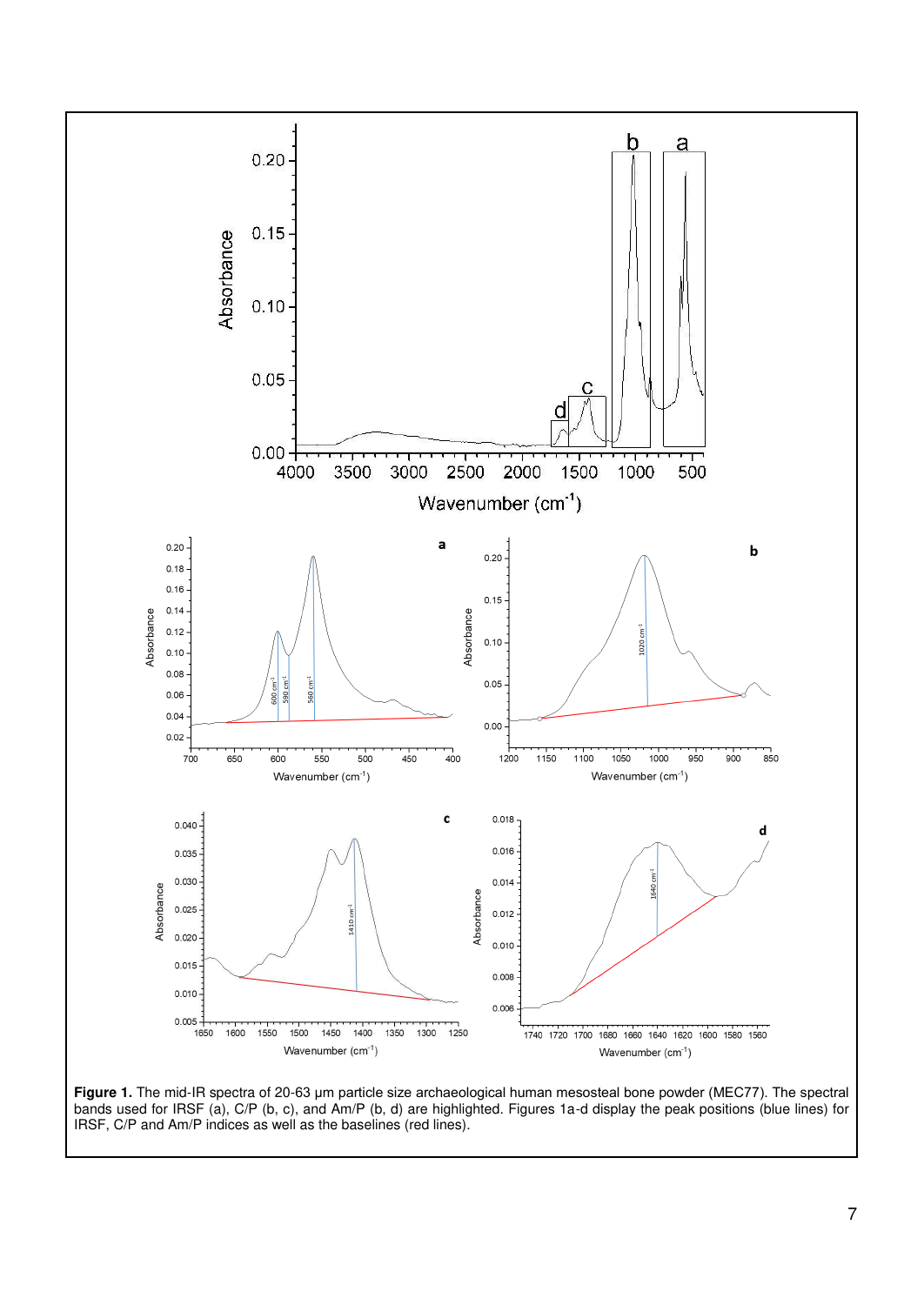## 3. Results and Discussion

### 3.1. Tissue-specific variations

Within-sample variations can be observed in crystallinity, carbonate and organic content of the different bone tissue areas [\(Figure 2](#page-8-0) and Table S4 - supplementary material), although there is no statistically significant difference between periosteal, mesosteal and trabecular bone tissue for either IRSF  $(x^2=1.680, p= 0.432)$ , C/P  $(x^2=0.306, p= 0.858)$  or Am/P  $(x^2=3.847, p= 0.146)$ . IRSF values in the periosteal tissue appear lower compared to the mesosteal and trabecular tissues [\(Figure 2a](#page-8-0)), carbonate content displays no observable pattern [\(Figure 2b](#page-8-0)), whereas Am/P values appear higher in the periosteal tissue [\(Figure 2c](#page-8-0)).



<span id="page-8-0"></span>**Figure 2.** Box plots showing the IRSF (a), C/P (b) and Am/P (c) indices in the periosteal, mid cortical (mesosteal) and trabecular tissues. Notice the lower IRSF (a) and C/P (b) values in the periosteal tissue.

The organization of bone and the conditions of the depositional micro-environment (e.g. local hydrology, pH, depth) may strongly affect BAp structural characteristics, composition and their dissolution/recrystallization rate [\[5,6,8,60,69](https://paperpile.com/c/bZhAIZ/nF3M+eMSP+qWbl+qzpZ+MsGz+ulUS+IqyY)–71]. In modern human bone, a gradient from the osteon outwards (tissue specific, age-related variations) has been previously observed by Paschalis et al. [\[8\],](https://paperpile.com/c/bZhAIZ/eMSP/?noauthor=1) with the areas farther from the haversian canal displaying increased crystallinity, higher type B carbonate and lower type A carbonate content. A small variation in carbonate content within trabecular bone tissue (i.e. center to edges gradient) has also been reported by Ou-Yang et al. [\[72\].](https://paperpile.com/c/bZhAIZ/ETt2/?noauthor=1)

In archaeological and fossil bone, when an equilibrium between bone and its burial environment is reached and dissolution/recrystallization slows down, any change in the conditions would result in reequilibration between the bone chemistry and its surroundings [\[51,71\].](https://paperpile.com/c/bZhAIZ/5opm+MsGz) With respect to that behaviour, Stiner et al. [\[23\]](https://paperpile.com/c/bZhAIZ/ktJY/?noauthor=1) have observed that the outer surfaces of modern bone which had been exposed for 2 and 9 years post-mortem in Israel and New Mexico (USA), respectively, displayed higher crystallinity than the inner cortical areas. In a similar attempt to record mineralogical and compositional changes in bones of large mammals exposed on the ground surface in Amboseli National Park (Kenya) for up to 26 years, Trueman et al. [\[29\]](https://paperpile.com/c/bZhAIZ/l8cT/?noauthor=1) also observed that the crystallinity in the periosteal surfaces was higher than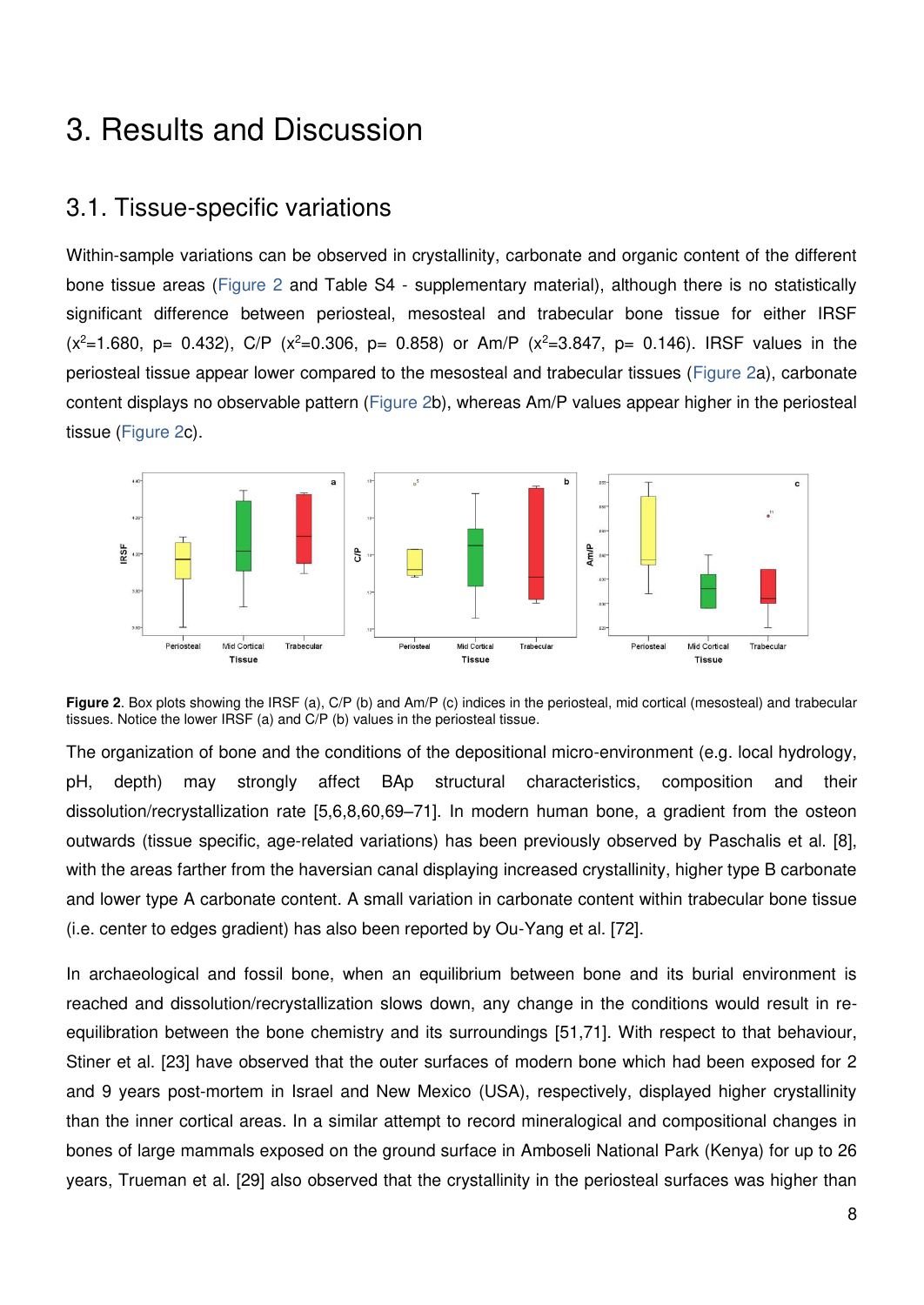in the other bone tissue areas (inner cortical) as early as 2 years post-mortem. The higher periosteal IRSF values were accompanied by higher concentrations of rare earth elements (e.g. Ba and La) which also showed a gradual decrease towards the inner cortex [\[29\].](https://paperpile.com/c/bZhAIZ/l8cT) When the cortical bone was compared with trabecular bone in the Middle Palaeolithic Hayonim cave (Israel) the IRSF values for spongy tissues were found slightly higher [\[27\].](https://paperpile.com/c/bZhAIZ/4pYY)

Therefore, the tissue-specific differences in crystallinity, carbonate and organic content can vary within and between sites [\[27,31,60\],](https://paperpile.com/c/bZhAIZ/4pYY+CgtB+IqyY) while other factors such as the post-mortem interval or the size of the bone itself can also affect its post-mortem behaviour and interaction with its depositional environment [\[26\].](https://paperpile.com/c/bZhAIZ/7a1H) Consequently, although there is no universal pattern for tissue-specific variations found in archaeological and fossil bone, the necessity for homogenization of samples prior to analysis using FTIR-ATR through the mechanical removal of the periosteal, trabecular and endosteal bone tissues and use of the mesosteal (mid-cortical) tissue is indisputable for the improvement of accuracy, precision, reproducibility and comparability of data.

## 3.2. Particle size effect

### 3.2.1. Effects on IR indices

Bone powder particle size predictably affects the IRSF, C/P and Am/P values in all samples (Tables S3 and S5 - supplementary material). Very strong inverse relationships are observed when IRSF is plotted against C/P [\(Figure 3\)](#page-10-0). Carbonate content strongly affects crystallinity changes as it is inversely related to crystal growth (i.e. it acts as an inhibitor) [\[4,11\],](https://paperpile.com/c/bZhAIZ/Ry2E+02T6) and the very strong inverse relationship of C/P with IRSF seen in our data supports an interaction between carbonate and phosphate in BAp crystals (e.g. [\[25\]\)](https://paperpile.com/c/bZhAIZ/BiPN). A very strong correlation is also observed between these two indices and the samples' particle size [\(Figure 3\)](#page-10-0).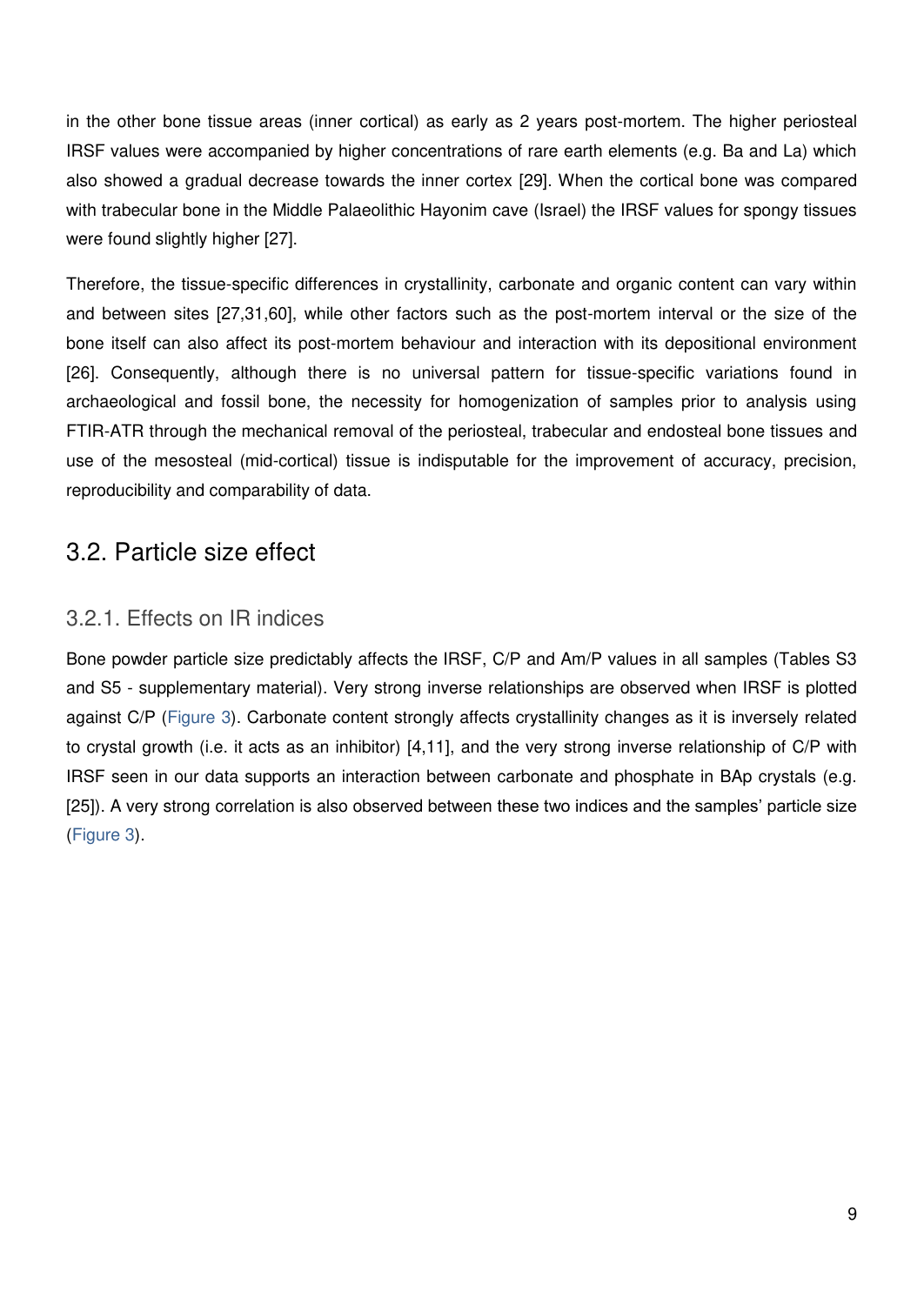

<span id="page-10-0"></span>**Figure 3**. IRSF-C/P relationship with the samples' particle size in modern and archaeological bone. Datapoint markers' sizes gradually decrease with decreasing particle size (i.e. **>500 μm**: size 10, 100% transparent; **250-500 μm**: size 8, 80% transparent; **125-250 μm**: size 6, 60% transparent; **63-125 μm**: size 4, 40% transparent; **20-63 μm**: size 2, 20% transparent). Error bars represent estimated standard deviations.

Faunal bones (n=9) display a very strong relationship between particle size and mid-IR indices that reflect crystal composition [\(Figure 3;](#page-10-0) Fig.S1 - supplementary material). IRSF, C/P and Am/P demonstrate statistically significant differences for particle sizes ranging from >500 μm to 20-63 μm (IRSF:  $x^2$  = 20.809, p= 0.000; C/P:  $x^2$  = 13.910, p= 0.008; Am/P:  $x^2$  = 10.783, p= 0.029). IRSF gradually increases with decreasing particle size and drops at the 1 μm powder ([Figure 3;](#page-10-0) Fig.S1a supplementary material). On the contrary, C/P gradually decreases with decreasing particle size, except for the 1 μm at 600 rpm that increases to the 20-63 μm levels ([Figure 3;](#page-10-0) Fig.S1b - supplementary material). Am/P gradually decreases with decreasing particle size and stabilises at the 1 μm particle size (Fig.S1c - supplementary material). Additionally, at the 1 μm size the samples' powder colour becomes dark grey/blackish.

The unheated human samples' (n=5) IRSF and C/P values also display statistically significant differences between the different particle sizes  $(x^2 = 16.903, p= 0.002)$  and  $(x^2 = 17.853, p= 0.001)$ , respectively. Specifically, there is a gradual increase in IRSF and a gradual decrease in C/P with decreasing particle size [\(Figure 3;](#page-10-0) Fig.S2a and S2b - supplementary material). On the other hand, while Am/P shows almost no statistically significant differences ( $x^2$  = 9.343, p= 0.053), a similar general pattern can be observed, with a gradual decrease in Am/P values with decreasing particle size; the exception is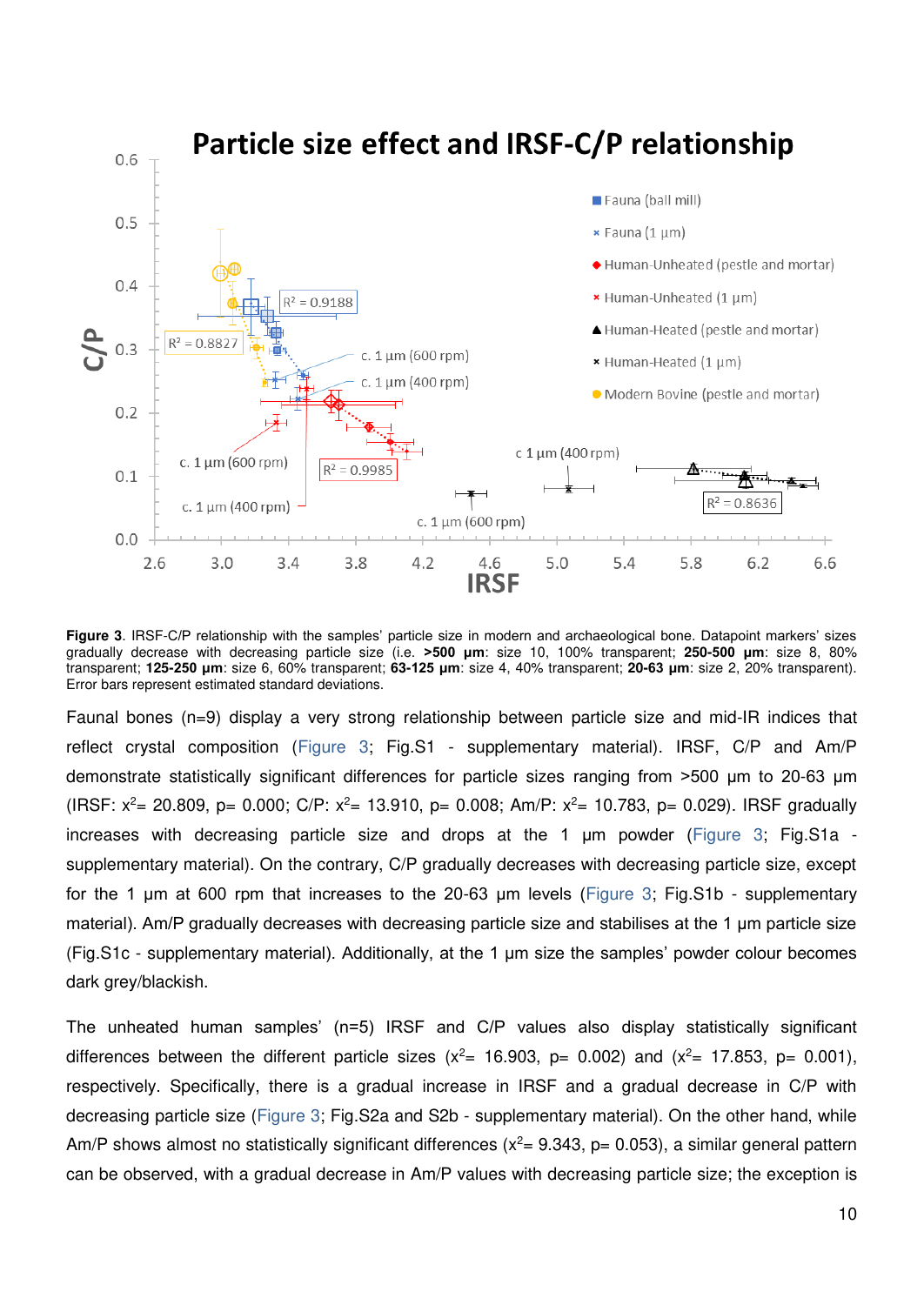the 250-500 μm that displays an increase in both C/P and Am/P (Fig.S2b and S2c - supplementary material). In particle sizes of c. 1 μm, IRSF significantly drops for both the 400 rpm and 600 rpm preparation methods (Fig.S2a - supplementary material). However, C/P and Am/P are increased at 400 rpm (similar values to the >500 μm powder) but decreased when prepared at 600 rpm (similar values to the 125-250 μm powder) (Fig.S2b and S2c - supplementary material). A similar discoloration (dark grey/blackish) of the samples' powder is also observed at the 1 μm level.

In contrast, in the heated human samples, there is no statistically significant difference between different particle sizes (>500 µm to 20-63 µm) and any of the indices [IRSF:  $(x^2=2.267, p=0.687)$ ; C/P:  $(x^2=3.244, p=0.687)$  $p=0.518$ ]; Am/P: (x<sup>2</sup>=2.722, p=0.605)]. Not surprisingly, however, a pattern can be observed for crystallinity, with an overall increase in IRSF that is accompanied by a decrease in C/P with decreasing particle size (Fig.S3a and S3b - supplementary material). For particle sizes of about 1 μm, there seems to be a rapid decrease in IRSF and a more gentle drop in C/P values (Fig.S3a and S3b - supplementary material). With regard to the reference samples, modern bovine bone shows similar relationships to the archaeological fauna and human unheated specimens, while synthetic HAp displays a decrease in IRSF values with decreasing particle size [\(Figure 3;](#page-10-0) Fig.S4 and Table S5 - supplementary material).

The effect of particle size distribution and shape on IR spectra has been previously reported by Kristova et al. [\[73\],](https://paperpile.com/c/bZhAIZ/SvCa/?noauthor=1) and it is assumed to be primarily because of the better packing and higher surface area of the samples consisting of smaller particles [\[74\].](https://paperpile.com/c/bZhAIZ/AOt2) In our samples, the smaller the particle size, the higher the crystallinity and the lower the carbonate content; this could be simply assumed to be because of the better contact between the sample and the prism, and the deeper penetration depth of the IR radiation into individual BAp crystals [\[74\].](https://paperpile.com/c/bZhAIZ/AOt2) The exposure of a larger amount of BAp crystals to the IR radiation in samples consisting of smaller particle size powders also results in more accurate, precise and reproducible data. On the other hand, the coarser the sample, the poorer the contact between the sample and the prism due to increased void spaces (i.e. porosity) in the sample [\[74\].](https://paperpile.com/c/bZhAIZ/AOt2)

Breaking the crystal-crystal interaction (i.e. crystal fusion) may also contribute to the phenomenon observed in our data [\[11\].](https://paperpile.com/c/bZhAIZ/02T6) While it is still poorly understood as a process, the interaction between the crystals' hydrated layers (i.e. amorphous hydrophilic surface layers) in bone has been proposed as a possible explanation for the binding between the BAp crystals, pulled together by van der Waals forces [\[75,76\].](https://paperpile.com/c/bZhAIZ/pOpu+iAbU) As BAp crystals are often seen as aggregate clusters in transmission electron microscopy (TEM) (e.g. [\[29\]\)](https://paperpile.com/c/bZhAIZ/l8cT), this supports a "separation hypothesis" up to the 20-63 μm level, as grinding could simply divide and expose some of the merged BAp crystals which have amalgamated to form larger crystals (i.e. Ostwald ripening).

It is, therefore, likely that the initial small size of the BAp crystals (i.e. about 30 nm long x 20 nm wide x 2-4 nm thick) [\[1,2\]](https://paperpile.com/c/bZhAIZ/oNSE+BuUf) makes their destruction difficult during grinding when bone powder particle size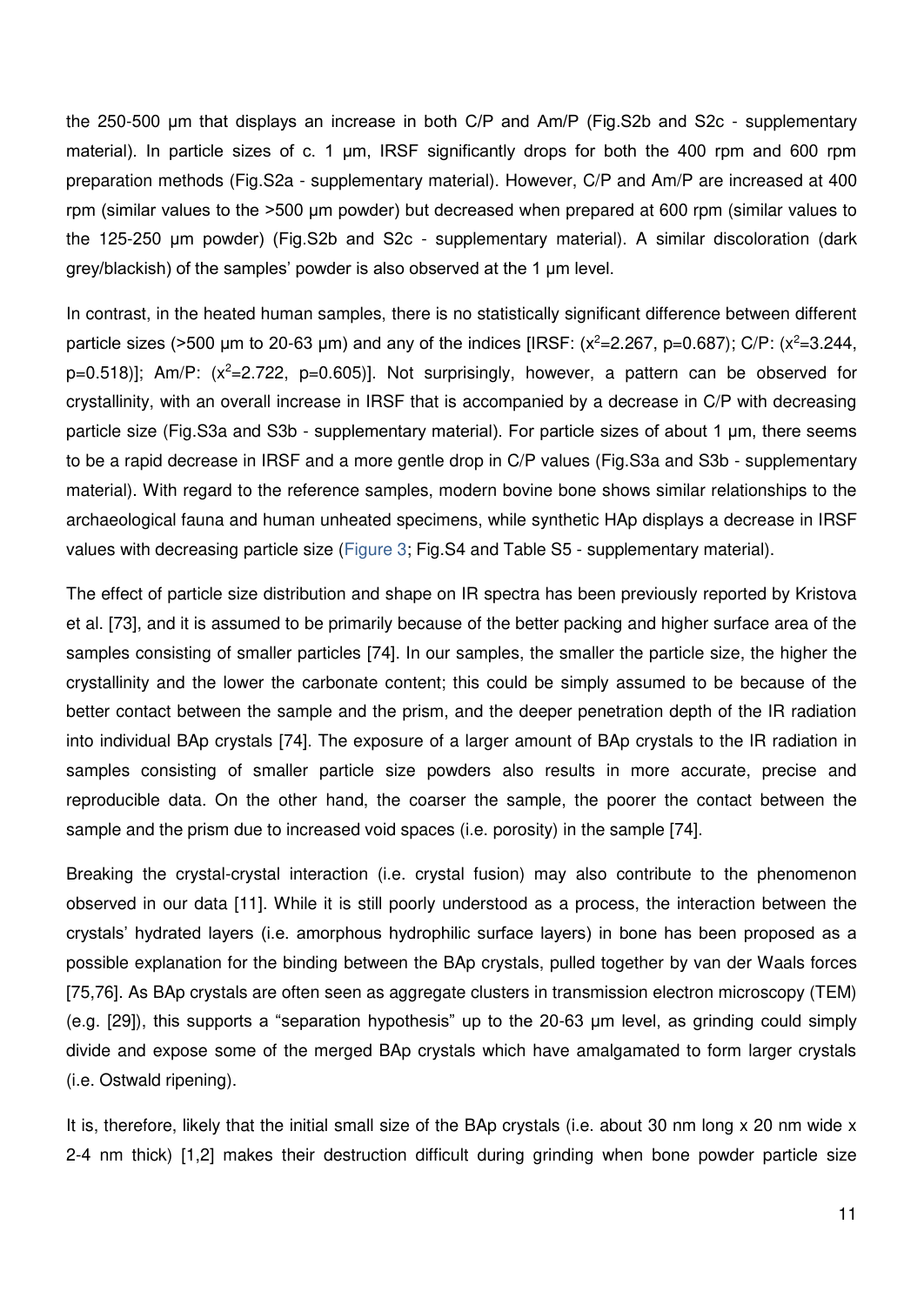remains over 20 μm [\[11\],](https://paperpile.com/c/bZhAIZ/02T6) even when the BAp crystals further increase in size due to diagenesis (e.g. [\[31\]](https://paperpile.com/c/bZhAIZ/CgtB) estimated that for IRSF between 3.0-3.9, the average maximum BAp crystal length would be about 65 nm). Hence the Surovell and Stiner [\[26\]](https://paperpile.com/c/bZhAIZ/7a1H/?noauthor=1) "destruction hypothesis" (i.e. grinding damages the BAp crystal structure) seems rather unlikely for unheated modern and archaeological bone with over 20 μm bone powder particle size. However, the large drop in IRSF values observed at the 1 μm level is probably an indication that the BAp crystals are distorted by some breaking during grinding at a critical point between 1 μm and 20 μm, leading again to a more disordered (short-range) crystal state and a more variable particle size distribution that affects the penetration depth and accuracy of data [\[77\].](https://paperpile.com/c/bZhAIZ/uzEc)

### 3.2.2. Effects on IR absorbance

A very strong relationship between IR absorbance at 560 cm-1, 600 cm-1, 1010 cm-1 and 1410 cm-1 and particle size can be observed from the peak heights after baseline correction in all samples [\(Figure 4](#page-12-0) and [Figure 5\)](#page-13-0). Absorbance is higher when the particle size decreases, except for C/P in heated samples (due to the loss of carbonate content during heating; [Figure 5\)](#page-13-0). Samples also display a small average shift towards higher wavenumbers with decreasing particle size (Table S6 - supplementary material).



<span id="page-12-0"></span>**Figure 4.** The particle size effect on the absorbance of IR of the main v<sub>4</sub> phosphate peaks at 560 cm<sup>-1</sup> and 600 cm<sup>-1</sup>. Markers and error bars as in **[Figure 3](#page-10-0)**.

The absorbance of the IR radiation in our samples exhibited a very strong linear relationship with particle size, with the smaller the particle size, the higher the absorbance. This further supports the effectiveness of the 20-63 μm particle size powders compared to coarser samples. The only exception was the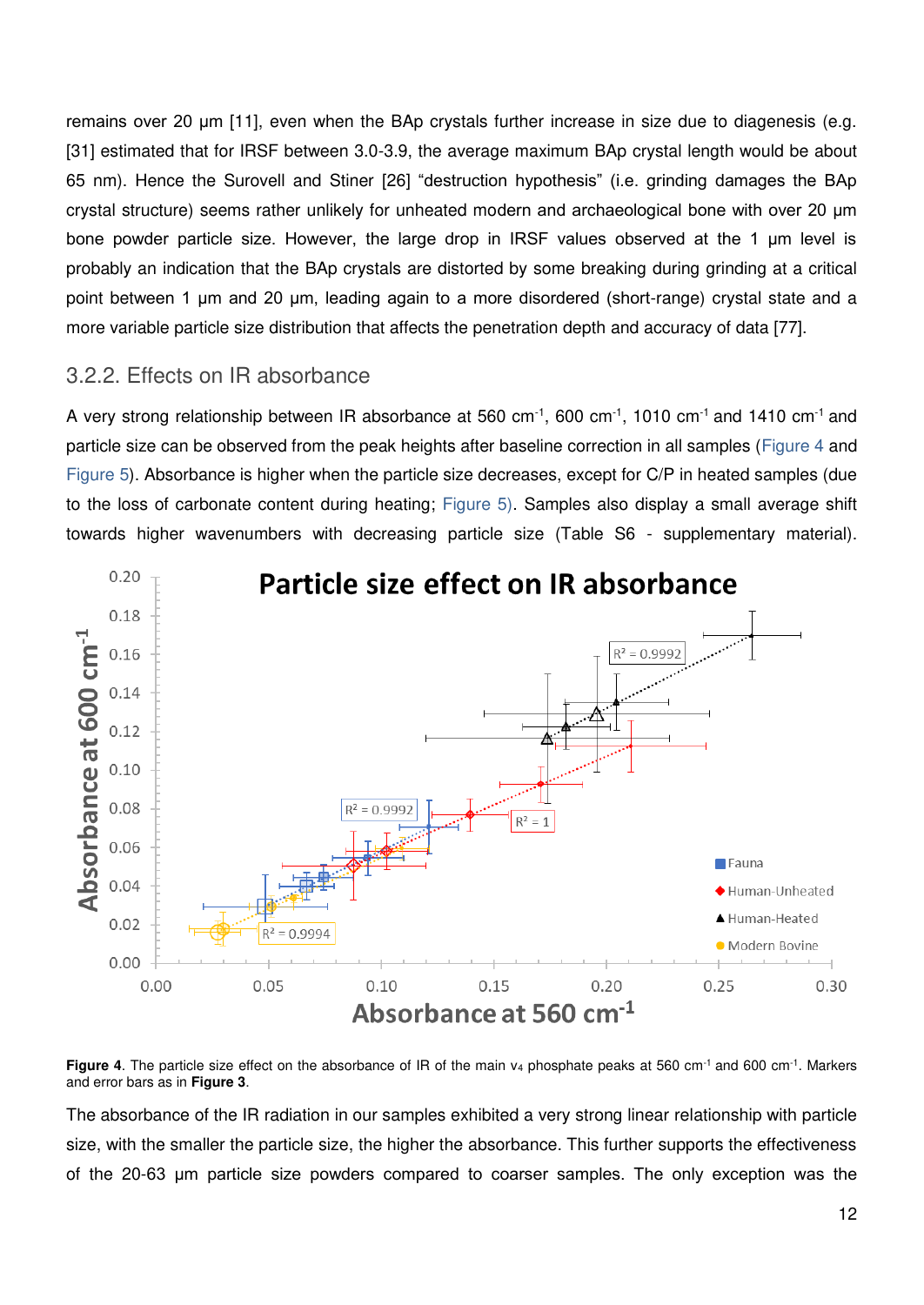absorbance at the c. 1410 cm-1 peak for the heated human samples, due to the prior loss of most of their carbonate content during heating. Such an effect of particle size on the intensity and region of IR bands of minerals has been reported in past studies [\[e.g. 65,66,74\],](https://paperpile.com/c/bZhAIZ/FoYA+wrOW+AOt2/?prefix=e.g.,,) with the smaller the particle size, the higher the absorbance of IR and the narrower the bandwidth. Although the penetration depth of the IR light for diamond ATR crystals has been found to correlate with grinding [\[78\],](https://paperpile.com/c/bZhAIZ/rHm5) the IR penetration depths (i.e. full effective path length) and absorbance may sometimes vary due to scattering, interference and refractive index of the crystal (i.e. diamond vs Ge) [\[74\].](https://paperpile.com/c/bZhAIZ/AOt2)



<span id="page-13-0"></span>**Figure 5**. The particle size effect on the absorbance of IR of the main  $v_3$  phosphate peak at 1010 cm<sup>-1</sup> and the main  $v_3$ carbonate peak at 1410 cm-1. Markers and error bars as in **[Figure 3](#page-10-0)**.

#### 3.2.3. Effects on BAp order/disorder

The FWHM at 1010 cm<sup>-1</sup> is considered to reflect the long-range order of a crystal (higher FWHM values indicate higher long-range disorder), hence the homogeneity between the different clusters of atoms arranged in a predictable pattern [\[4,50\].](https://paperpile.com/c/bZhAIZ/PSYz+Ry2E) IRSF reflects the short-range order (higher IRSF values indicate higher short-range order) which is affected by the ionic substitutions in neighbouring atoms [\[38\].](https://paperpile.com/c/bZhAIZ/uwiw) In this study, the FWHM of the 1010  $\text{cm}^{-1}$  main phosphate peak is strongly related with crystallinity and particle size (>500 to 20-63 μm) with three main patterns being identified ([Figure 6\)](#page-14-0). The first is observed in modern bovine bone, exhibiting a rapid decrease in FWHM with decreasing particle size but a small increase in IRSF values, similar to the pattern seen in the well-preserved archaeological bovine specimen SAR38. The second pattern is that observed in the poorly preserved PRO8 (archaeological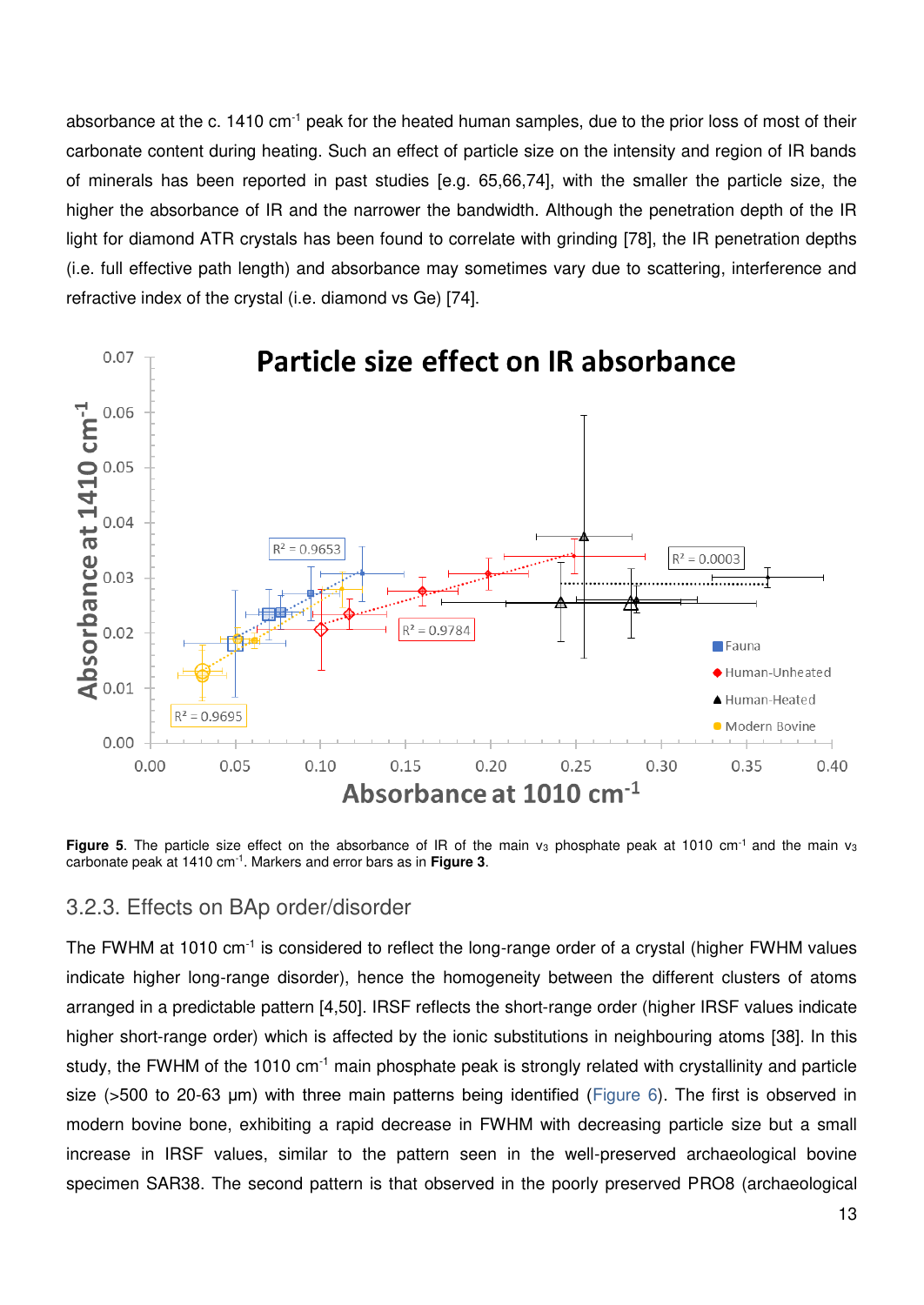bovine) and MEC77 (archaeological human) samples, which demonstrate slightly different trendlines with the increase in crystallinity accompanying the decrease in FWHM being higher. Finally, the third pattern (i.e. heated archaeological human bone and synthetic HAp) is characterised by a much flatter trendline, resulting from a smaller decrease in FWHM and a stronger IRSF increase. When the particle size drops to c. 1 μm, IRSF and FWHM show no clear relationships ([Figure 6\)](#page-14-0).



### Particle size effect and IRSF-FWHM relationship

<span id="page-14-0"></span>**Figure 6**. Graph displaying the particle size effect on the IRSF and the FWHM at 1010 cm<sup>-1</sup>. Markers and error bars as in **[Figure 3](#page-10-0)**.

Grinding and particle size can thus affect both IRSF and FWHM, with the different gradients of the curves reflecting the differences in BAp crystal size, and short- and long-range order of the samples associated with the particle size effect. On a similar note, synthetic HAp displays a decrease in IRSF with decreasing particle size and an almost unaltered FWHM, indicative of a fairly constant long-range order and a damage to the crystals' size and short-range order [\(Figure 6\)](#page-14-0). Therefore, crystal distortion depends on the powder particle size and the size of the BAp crystals related to the preservation state or characteristics of each species.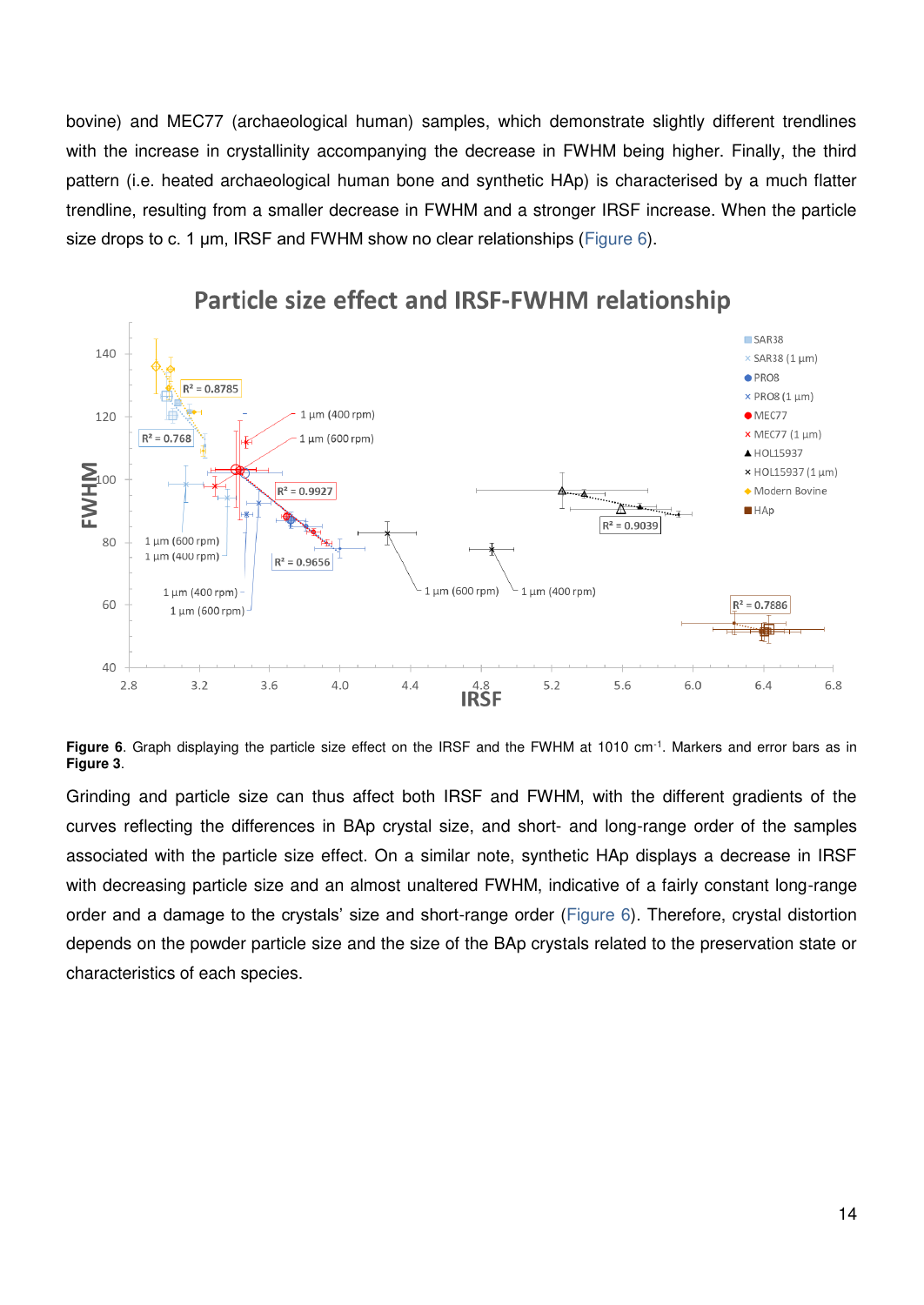

<span id="page-15-0"></span>**Figure 7**. Graph displaying the particle size effect on the C/P and the FWHM at 1010 cm-1. Markers and error bars as in **[Figure](#page-10-0)  [3](#page-10-0)**.

The effect of particle size on the C/P to FWHM relationship is also marked in all samples for particle sizes varying from >500 μm to 20 μm ([Figure 7\)](#page-15-0). As with IRSF, the same three groups can be recognised: a) the modern bovine and SAR38 having similar trend lines characterized by a decrease in carbonate content as well as in FWHM with decreasing particle size; b) PRO8 and MEC77 showing a slightly smaller drop in C/P and FWHM values; and c) the HOL15937 heated archaeological human sample that displays a lesser degree of carbonate and FWHM change due to the loss of most carbonate during heating. In samples of c. 1 μm particle size, C/P also displays no specific patterns ([Figure 7\)](#page-15-0).

The atomic order/disorder, the morphology and the size of the BAp crystals are highly interrelated and dependent on carbonate concentrations [\[4\].](https://paperpile.com/c/bZhAIZ/Ry2E) The very strong linear relationship of  $CO<sub>3</sub><sup>2</sup>$  with FWHM [\(Figure 7\)](#page-15-0) confirms the assumptions made by other researchers (e.g. [\[4,11,52,53\]\)](https://paperpile.com/c/bZhAIZ/hFyQ+od1g+02T6+Ry2E) that, except for the effects on the crystal dimensions, the higher the carbonate content in the crystal lattice the more disordered the crystal will be. An exchange of carbonate for phosphate has been found to correlate with a change in the *α*- and c-axis crystal dimensions that results in more disordered crystals [\[52,53\].](https://paperpile.com/c/bZhAIZ/hFyQ+od1g) This assumption is supported by the differences in the O-O distances in  $PO_4^3$  and  $CO_3^2$ ; thus a substitution of the smaller  $CO_3^2$  by the larger PO<sub>4</sub><sup>3</sup> or a replacement of the larger  $CO_3^2$  for the smaller OH would increase the unit cell dimensions [\[54\].](https://paperpile.com/c/bZhAIZ/UceX)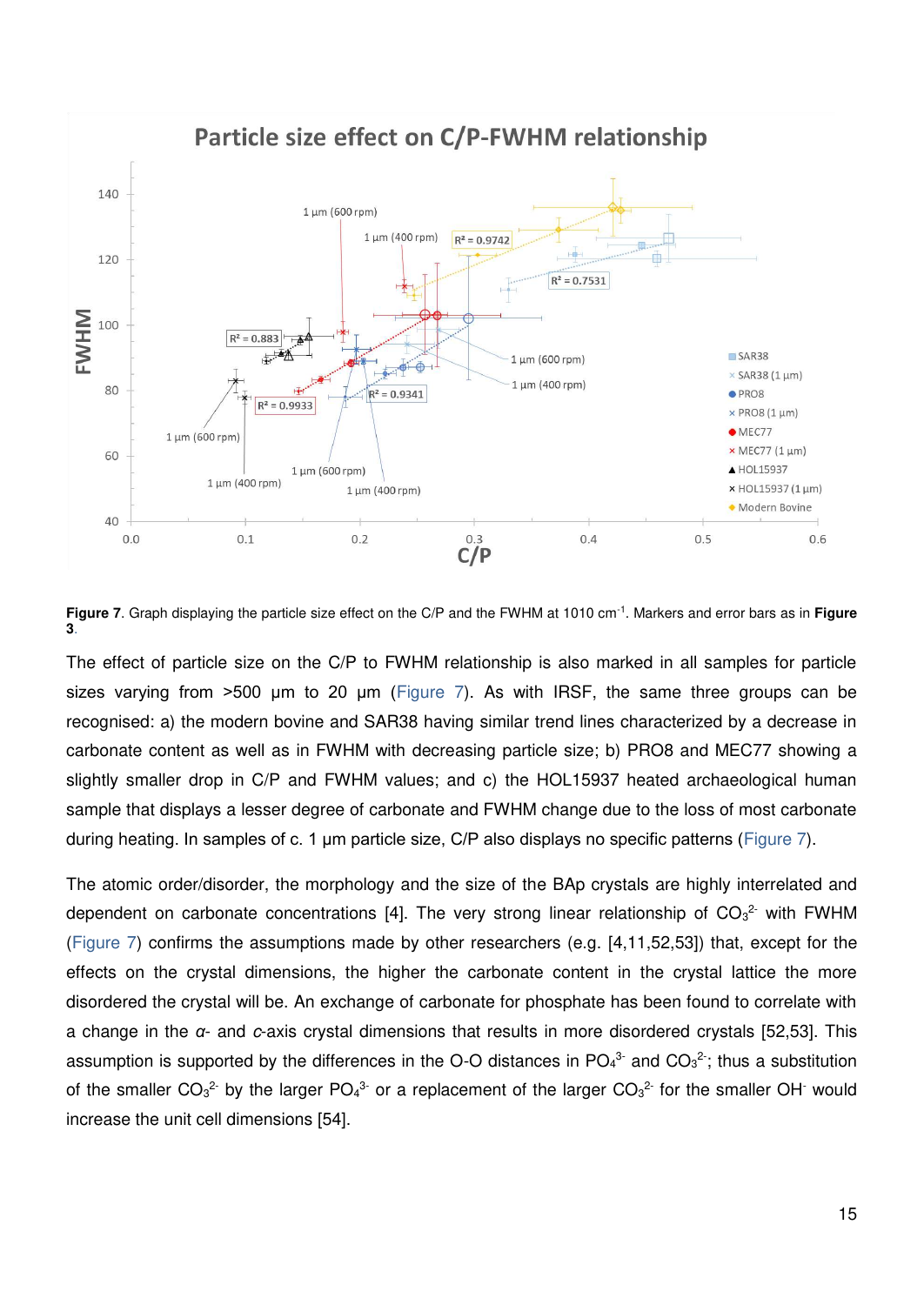The peak height at c. 1410 cm<sup>-1</sup> displays a very strong linear relationship ( $R^2$ =0.96) with this at c. 872 cm-1. As both peaks reflect the type B carbonate environment in bioapatite crystals [\[57\]](https://paperpile.com/c/bZhAIZ/qPbV) it corroborates LeGeros [\[52\]](https://paperpile.com/c/bZhAIZ/hFyQ) account of the bone carbonate exchange that primarily occurs at the phosphate sites of the crystal lattice (i.e. type B) [\[4\].](https://paperpile.com/c/bZhAIZ/Ry2E) Type A carbonate substitutions are considered to occur at high temperatures (e.g. 900-1000°C) with the exclusion of water, while type B CO<sub>3</sub><sup>2</sup> substitutions can take place at much lower temperatures (e.g. 25-100° C) [\[52\].](https://paperpile.com/c/bZhAIZ/hFyQ) Thus, as precipitation of carbonate for phosphate (and vice versa in archaeological and fossil bone) in bone occurs at the lower temperature range, type B  $CO<sub>3</sub><sup>2</sup>$ , which seems to be the predominant form of carbonate in skeletal tissues, is possibly adsorbed on the surfaces of the BAp crystals (i.e. the sloping faces of the substituted phosphate ions) and not incorporated into the crystal structure [\[52,53,59,79,80\].](https://paperpile.com/c/bZhAIZ/hFyQ+od1g+GXTi+hlE4+3ioV)

The characteristic  $v_2$  carbonate vibrations that appear at c. 871 cm<sup>-1</sup> for type B, c. 878 cm<sup>-1</sup> for type A1 ("stuffed") and c. 866 cm<sup>-1</sup> for type A2 ("labile"-surface)  $CO<sub>3</sub><sup>2</sup>$  [\[8,56,59,80\]](https://paperpile.com/c/bZhAIZ/XaAv+eMSP+GXTi+3ioV) are also observed in the 2<sup>nd</sup> derivative components of our modern bovine data from >500 μm to 63-125 μm ([Figure 8\)](#page-17-0). Among these components, the c. 871 cm<sup>-1</sup> type B carbonate appears to be more prominent than the other two (Figure [8\)](#page-17-0). The most important observation, however, is the disappearance of the c. 866 cm<sup>-1</sup> peak in the 2<sup>nd</sup> derivative spectra of the modern bovine bone at the 20-63 μm particle size and its absence from all the 2<sup>nd</sup> derivative spectra of all the archaeological specimens in all particle sizes (Fig. S5-S8 supplementary material). This observation justifies its characterization as "labile"-surface carbonate [\[8,56,80\]](https://paperpile.com/c/bZhAIZ/XaAv+3ioV+eMSP) and shows that a possible removal of ions (e.g. carbonate) from the crystal surface during grinding of modern bone cannot be overlooked [\[11\].](https://paperpile.com/c/bZhAIZ/02T6) The very strong correlation between C/P and type B  $CO<sub>3</sub><sup>2</sup>$  for the more degraded samples in this experiment could also be an indication of such a loss of the "labile" type A carbonate from the BAp crystal.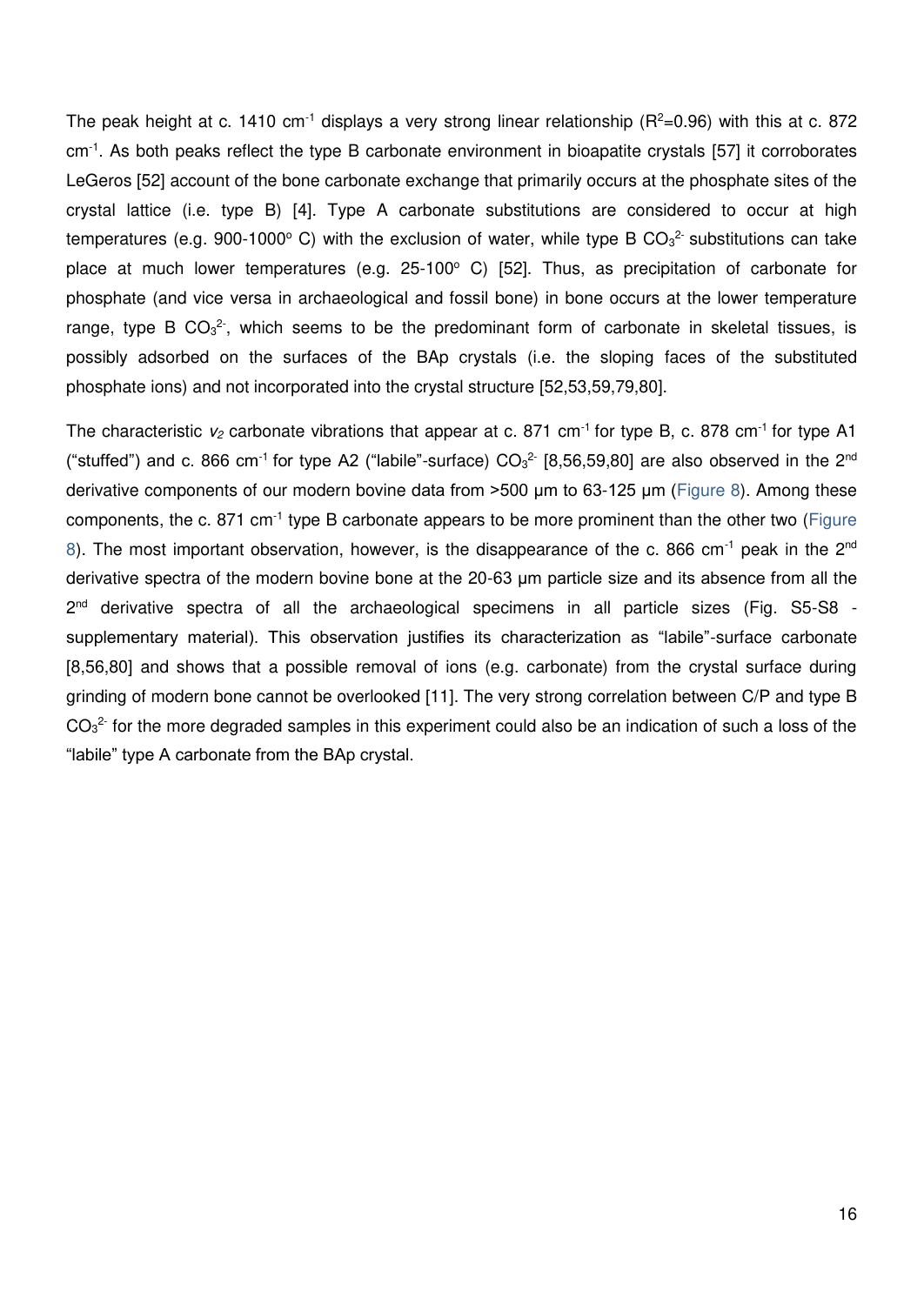

<span id="page-17-0"></span>**Figure 8**. Example of 2<sup>nd</sup> derivative spectra of the v<sub>4</sub> PO<sub>4</sub><sup>3</sup> asymmetric bending vibrations in the region of 400-700 cm<sup>-1</sup> (right column) and v<sub>3</sub> PO<sub>4</sub><sup>3</sup> asymmetric stretching modes at around 1010 cm<sup>-1</sup> (left column) at different particle sizes for modern bovine mesosteal bone.

Regarding the number of the  $2<sup>nd</sup>$  derivative components of the phosphate bands, they display a very small decrease with decreasing particle size, except at c. 1 μm particle size where a small increase is observed [\(Figure 8\)](#page-17-0). Although the peak positions of the overlapping bands shift towards higher wavenumbers with decreasing particle size, this does not happen in a progressive manner or with a characteristic pattern. Additionally, the c. 630 cm<sup>-1</sup> component, which is considered the vibration mode of OH, is observed in modern bone but shifts towards higher wavenumbers when crystallinity increases, due to diagenesis.

# 4. Conclusion

To summarize, we have shown in this study that particle size distribution leads to systematic changes in FTIR-ATR data as expressed by IRSF, C/P and Am/P indices. Specifically: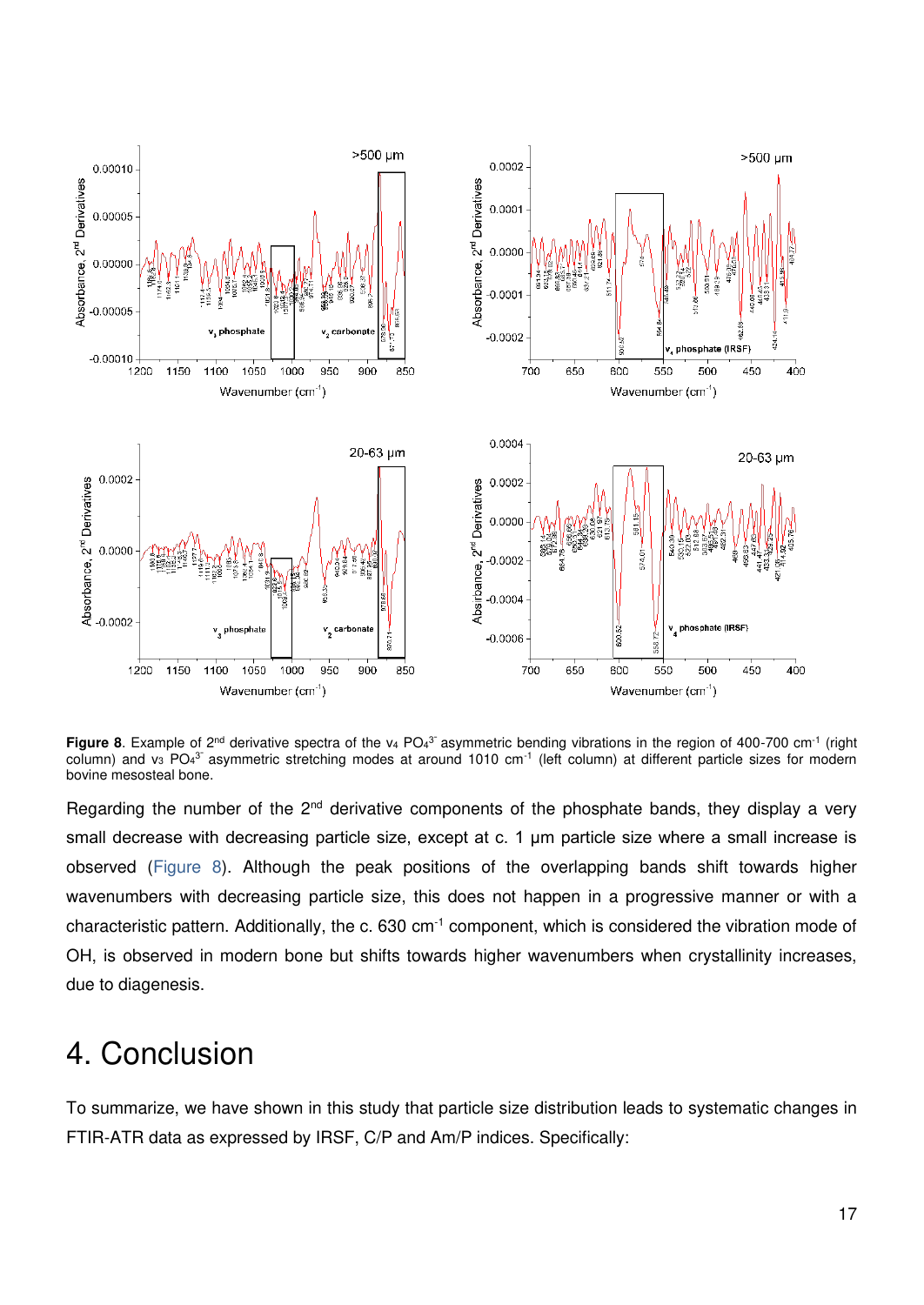- 1. Removing the periosteal, endosteal and trabecular tissues prior to pulverization of mesosteal (mid-cortical) bone is necessary and eliminates uncertainties when using these semi-quantitative mid-IR indices for bone.
- 2. IRSF increases with decreasing particle sizes from >500 μm to 20-63 μm both in unheated and heated archaeological and modern bone samples. This is possibly an example of the Surovell and Stiner [\[26\]](https://paperpile.com/c/bZhAIZ/7a1H/?noauthor=1) "separation hypothesis" down to the 20-63 μm particle size, giving way to the "destruction hypothesis" when bone powder is consisted of particles of c. 1 μm, as there is a large decrease in IRSF values at this point.
- 3. The FWHM at c. 1010 cm<sup>-1</sup> demonstrates a very strong inverse relationship with IRSF and a very strong linear relationship with particle size, decreasing with decreasing particle size from >500 μm to 20-63 μm. When bone powder consists of particles of c. 1 μm, the FWHM at c. 1010 cm<sup>-1</sup> does not show any characteristic pattern and relationship with crystallinity, confirming that the boundaries between order and disorder in BAp crystals are still unclear. Overall, these patterns are strongly related to the changes that occur at the short- and long-range order of the BAp crystals during grinding.
- 4. C/P and Am/P follow an opposite relationship to IRSF, both decreasing from >500 μm to 20-63 μm particle size. When bone powder consists of particles of c. 1 μm, C/P and Am/P values vary with no characteristic patterns observed. The inverse relationship between IRSF and C/P also supports the effect of carbonate in the atomic order/disorder of BAp crystals.
- 5. The wavenumber of the main peaks and the  $2<sup>nd</sup>$  derivative components of the bands in bone alter with decreasing particle size. The absence of the "labile"  $A_1$  carbonate at 866 cm<sup>-1</sup> in archaeological bone and its loss at lower particle sizes during grinding in modern bovine is noteworthy.
- 6. Absorbance of the IR radiation is strongly affected by the particle size, with higher absorbances for smaller bone powder particles. This observation indicates that for smaller particle sizes, there is a better contact between the sample and the prism, as well as a higher exposure of the bone powder's components to the IR light.

Therefore, we propose a standard preparation procedure for bone powder analysed using FTIR-ATR [\(Figure 9\)](#page-19-0). This standard process should be followed to improve accuracy, consistency, reliability, reproducibility and comparability of the data for the systematic evaluation of bone in archaeological, anthropological, paleontological, forensic and biomedical studies: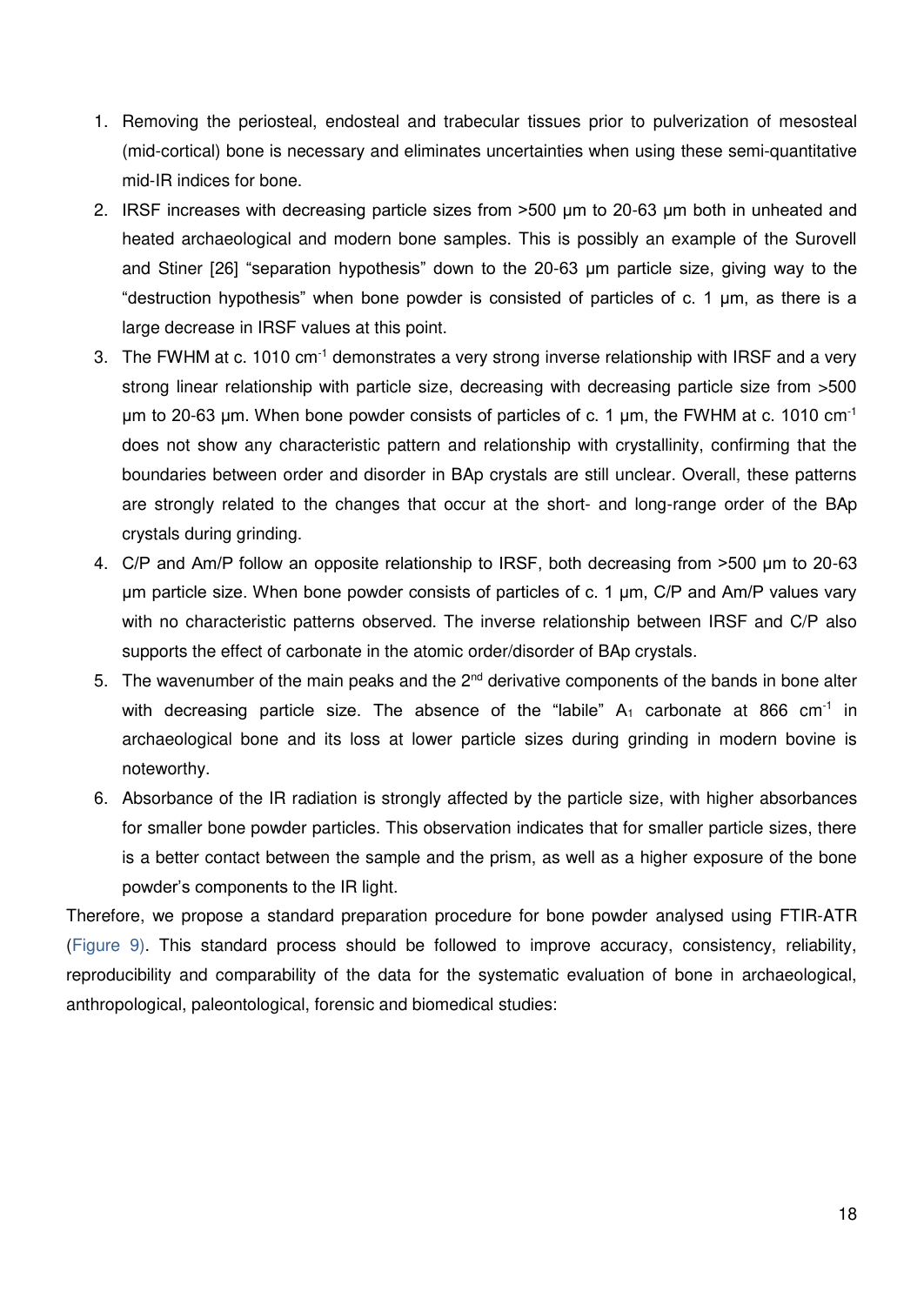

**Figure 9**. Sample preparation and analysis strategy for bone powder analysed using FTIR-ATR.

# <span id="page-19-0"></span>Acknowledgements

We are grateful to Dan Bradley, Adamantios Sampson, Morten Allentoft, Chaido Koukouli-Chrysanthaki, Ingrid Mainland, Jacqui Mulville, David Allen, Victoria Mullin, Georgios Kazantzis, Katrien Van de Vijver and Bart Robberechts, the Greek Ministry of Culture and Sports, the Ephorate of Palaeoanthropology and Speleology (Greece), the Ephorates of Antiquities in Boeotia and Serres (Greece), and the Archaeology department of the city council of Mechelen for giving us access to the material used in this study. We are also indebted to Peter Zioupos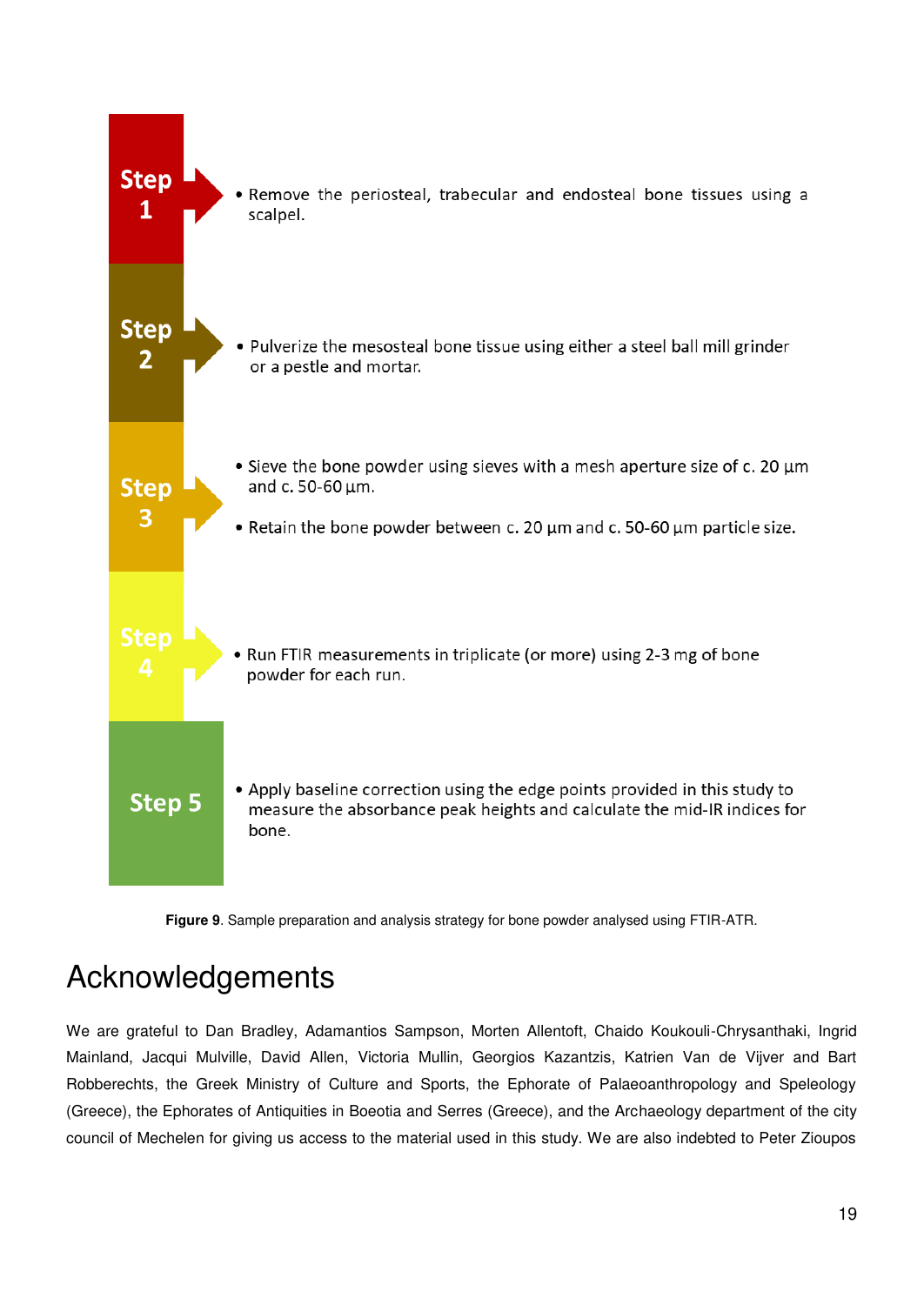for the two modern human samples (NHS REC approval 10/H0107/14) which were used as references with the kind permission of the Department of Biology Ethics Committee (BEC) of the University of York.

IK would like to thank Onassis Foundation (Grant no. F ZL 047-1/2015-2016), Leventis Foundation and the Greek Archaeological Committee UK (GACUK). SP would like to thank Brian Chait and the Laboratory of Mass Spectrometry and Gaseous Ion Chemistry (Rockefeller University) for use of the Retsch PM100 ball mill and useful help and support. KP thanks the Leverhulme Trust (PLP-2012-116) and MJC thanks the DNRF for the award of a Niels Bohr Professorship.

# References

- [1] S. Weiner, W. Traub, Organization of hydroxyapatite crystals within collagen fibrils, FEBS Lett. 206 [\(1986\) 262](http://paperpile.com/b/bZhAIZ/oNSE)–266.<https://www.ncbi.nlm.nih.gov/pubmed/3019771>[.](http://paperpile.com/b/bZhAIZ/oNSE)
- [2] S. Weiner, H.D. Wagner, The material bone: Structure-mechanical function relations, Annu. Rev. [Mater. Sci. 28 \(1998\) 271](http://paperpile.com/b/bZhAIZ/BuUf)–298.
- [3] [A.L. Boskey, Bone mineral crystal size, Osteoporos. Int. 14 Suppl 5 \(2003\) S16](http://paperpile.com/b/bZhAIZ/XJ71)–20; discussion S20–[1. doi:](http://paperpile.com/b/bZhAIZ/XJ71)[10.1007/s00198-003-1468-2.](http://dx.doi.org/10.1007/s00198-003-1468-2.)
- [4] [B. Wopenka, J.D. Pasteris, A mineralogical perspective on the apatite in bone, Materials Science](http://paperpile.com/b/bZhAIZ/Ry2E)  [and Engineering: C. 25 \(2005\) 131](http://paperpile.com/b/bZhAIZ/Ry2E)–143. doi[:10.1016/j.msec.2005.01.008.](http://dx.doi.org/10.1016/j.msec.2005.01.008.)
- [5] [P. Zioupos, J.D. Currey, A. Casinos, Exploring the effects of hypermineralisation in bone tissue by](http://paperpile.com/b/bZhAIZ/qzpZ)  [using an extreme biological example, Connect. Tissue Res. 41 \(2000\) 229](http://paperpile.com/b/bZhAIZ/qzpZ)–248. <https://www.ncbi.nlm.nih.gov/pubmed/11264871>[.](http://paperpile.com/b/bZhAIZ/qzpZ)
- [6] [P. Zioupos, C. Kaffy, J.D. Currey, Tissue heterogeneity, composite architecture and fractal](http://paperpile.com/b/bZhAIZ/ulUS)  [dimension effects in the fracture of ageing human bone, Int. J. Fract. 139 \(2006\) 407](http://paperpile.com/b/bZhAIZ/ulUS)–424. [doi:](http://paperpile.com/b/bZhAIZ/ulUS)[10.1007/s10704-006-6581-8.](http://dx.doi.org/10.1007/s10704-006-6581-8.)
- [7] J.S. Yerramshetty, O. Akkus, The associations between mineral crystallinity and the mechanical [properties of human cortical bone, Bone. 42 \(2008\) 476](http://paperpile.com/b/bZhAIZ/LVeg)–482. doi[:10.1016/j.bone.2007.12.001.](http://dx.doi.org/10.1016/j.bone.2007.12.001.)
- [8] [E.P. Paschalis, E. DiCarlo, F. Betts, P. Sherman, R. Mendelsohn, A.L. Boskey, FTIR](http://paperpile.com/b/bZhAIZ/eMSP)  [microspectroscopic analysis of human osteonal bone, Calcif. Tissue Int. 59 \(1996\) 480](http://paperpile.com/b/bZhAIZ/eMSP)–487. <http://www.ncbi.nlm.nih.gov/pubmed/8939775>[.](http://paperpile.com/b/bZhAIZ/eMSP)
- [9] [J.D. Pasteris, B. Wopenka, J.J. Freeman, K. Rogers, E. Valsami-Jones, J.A.M. van der Houwen,](http://paperpile.com/b/bZhAIZ/Lo1P)  [M.J. Silva, Lack of OH in nanocrystalline apatite as a function of degree of atomic order: implications](http://paperpile.com/b/bZhAIZ/Lo1P)  [for bone and biomaterials, Biomaterials. 25 \(2004\) 229](http://paperpile.com/b/bZhAIZ/Lo1P)–238. doi[:10.1016/S0142-9612\(03\)00487-3.](http://dx.doi.org/10.1016/S0142-9612(03)00487-3.)
- [10] T. Leventouri, Synthetic and biological hydroxyapatites: crystal structure questions, Biomaterials. 27 [\(2006\) 3339](http://paperpile.com/b/bZhAIZ/QOmT)–3342. doi[:10.1016/j.biomaterials.2006.02.021.](http://dx.doi.org/10.1016/j.biomaterials.2006.02.021.)
- [11] C. Rey, C. Combes, C. Drouet, H. Sfihi, A. Barroug, Physico-chemical properties of nanocrystalline [apatites: Implications for biominerals and biomaterials, Materials Science and Engineering: C. 27](http://paperpile.com/b/bZhAIZ/02T6)  [\(2007\) 198](http://paperpile.com/b/bZhAIZ/02T6)–205. doi[:10.1016/j.msec.2006.05.015.](http://dx.doi.org/10.1016/j.msec.2006.05.015.)
- [12] S. Gourion- Arsiquaud, J.C. Burket, Spatial variation in osteonal bone properties relative to tissue [and animal age, Journal of Bone and Mineral Research. \(2009\).](http://paperpile.com/b/bZhAIZ/NBVC)  <http://onlinelibrary.wiley.com/doi/10.1359/jbmr.090201/full>[.](http://paperpile.com/b/bZhAIZ/NBVC)
- [13] T. Sakae, H. Nakada, J.P. LeGeros, Historical Review of Biological Apatite Crystallography, J. Hard [Tissue Biol. 24 \(2015\) 111](http://paperpile.com/b/bZhAIZ/WdUQ)–122. doi[:10.2485/jhtb.24.111.](http://dx.doi.org/10.2485/jhtb.24.111.)
- [14] H.C.W. Skinner, Mineralogy of Bones, in: O. Selinus (Ed.), Essentials of Medical Geology: Revised [Edition, Springer Netherlands, Dordrecht, 2013: pp. 667](http://paperpile.com/b/bZhAIZ/nWjw)–693. doi[:10.1007/978-94-007-4375-5\\_30.](http://dx.doi.org/10.1007/978-94-007-4375-5_30.)
- [15] D.R. Brothwell, A.M. Pollard, Handbook of archaeological sciences, anchecata.colmich.edu.mx, [2001.](http://paperpile.com/b/bZhAIZ/Ll0M) <http://anchecata.colmich.edu.mx/janium/Tablas/tabla108546.pdf>[.](http://paperpile.com/b/bZhAIZ/Ll0M)
- [16] T. Brown, K. Brown, Biomolecular archaeology An introduction, Wiley-blackwell, Sussex, 2011.
- [17] [C. Nielsen-Marsh, A. Gernaey, G. Turner-Walker, R. Hedges, A.W.G. Pike, M. Collins, The chemical](http://paperpile.com/b/bZhAIZ/RspA)  [degradation of bone, in: M. Cox, S. Mays \(Eds.\), Human Osteology: In Archaeology and Forensic](http://paperpile.com/b/bZhAIZ/RspA)  [Science, Cambridge University Press, 2000: pp. 439](http://paperpile.com/b/bZhAIZ/RspA)–454.<http://eprints.soton.ac.uk/394456/> [\(accessed September 20, 2016\).](http://paperpile.com/b/bZhAIZ/RspA)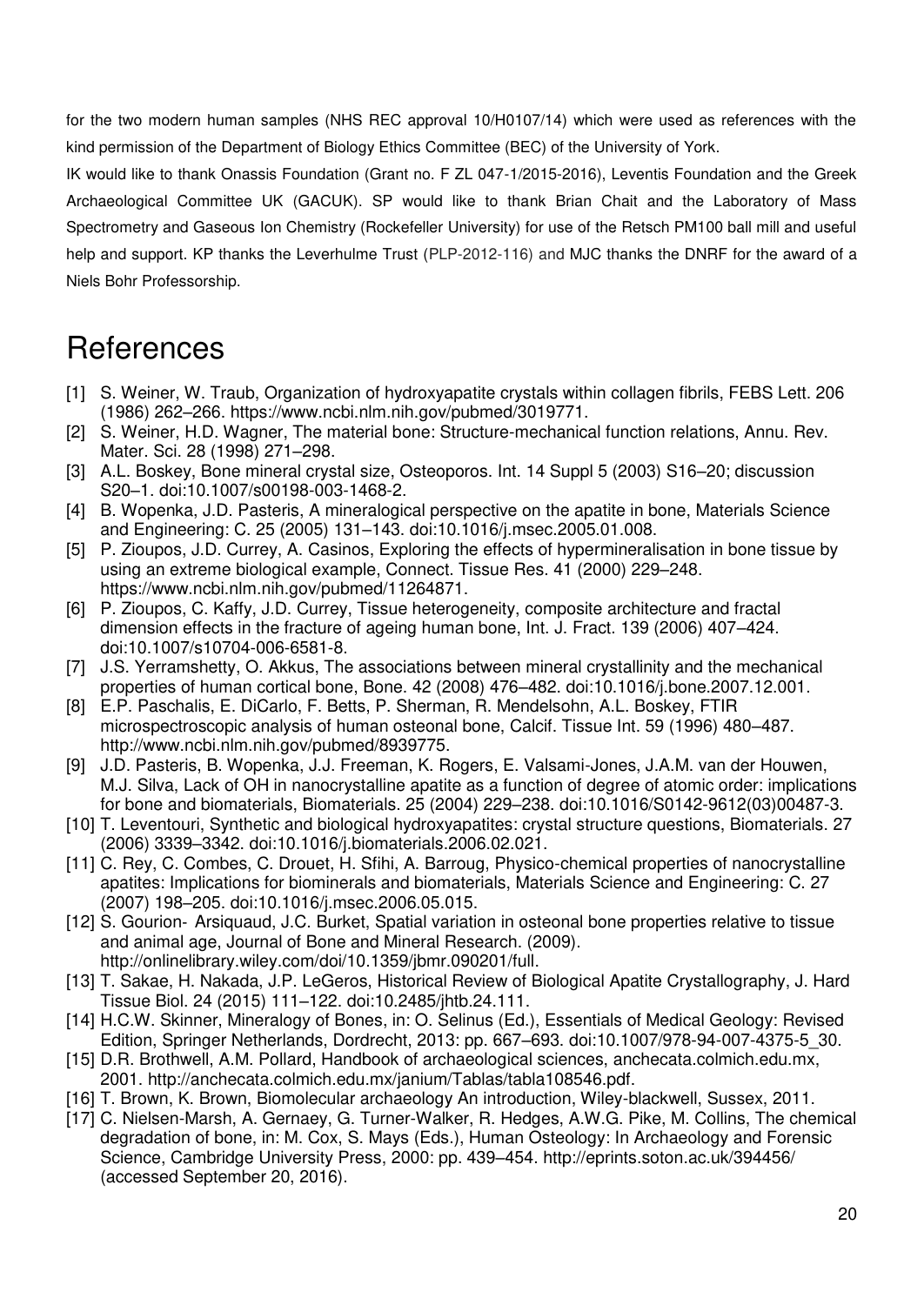- [18] [M.J. Collins, C.M. Nielsen-Marsh, J. Hiller, C.I. Smith, J.P. Roberts, R.V. Prigodich, T.J. Wess, J.](http://paperpile.com/b/bZhAIZ/v0gP)  [Csapo, A.R. Millard, G. Turner-Walker, The survival of organic matter in bone: a review,](http://paperpile.com/b/bZhAIZ/v0gP)  [Archaeometry. 44 \(2002\) 383](http://paperpile.com/b/bZhAIZ/v0gP)–394.
- [19] J. Lee–[Thorp, Two decades of progress towards understanding fossilization processes and isotopic](http://paperpile.com/b/bZhAIZ/fuJM)  [signals in calcified tissue minerals, Archaeometry. 44 \(2002\) 435](http://paperpile.com/b/bZhAIZ/fuJM)–446. doi[:10.1111/1475-4754.t01-](http://dx.doi.org/10.1111/1475-4754.t01-1-00076.) [1-00076.](http://dx.doi.org/10.1111/1475-4754.t01-1-00076.)
- [20] [S.W. Keenan, From bone to fossil: A review of the diagenesis of bioapatite, Am. Mineral. 101 \(2016\)](http://paperpile.com/b/bZhAIZ/HysB)  1943–[1951. doi:](http://paperpile.com/b/bZhAIZ/HysB)[10.2138/am-2016-5737.](http://dx.doi.org/10.2138/am-2016-5737.)
- [21] C. Kendall, A.M.H. Eriksen, I. Kontopoulos, M.J. Collins, G. Turner-Walker, Diagenesis of [archaeological bone and tooth, Palaeogeogr. Palaeoclimatol. Palaeoecol. 491 \(2018\) 21](http://paperpile.com/b/bZhAIZ/oEho)–37. [doi:](http://paperpile.com/b/bZhAIZ/oEho)[10.1016/j.palaeo.2017.11.041.](http://dx.doi.org/10.1016/j.palaeo.2017.11.041.)
- [22] S. Weiner, O. Bar-Yosef, States of preservation of bones from prehistoric sites in the Near East: A [survey, J. Archaeol. Sci. 17 \(1990\) 187](http://paperpile.com/b/bZhAIZ/hK8Q)–196. doi[:10.1016/0305-4403\(90\)90058-D.](http://dx.doi.org/10.1016/0305-4403(90)90058-D.)
- [23] M.C. Stiner, S.L. Kuhn, S. Weiner, O. Bar-Yosef, Differential burning, recrystallization, and [fragmentation of archaeological bone, J. Archaeol. Sci. 22 \(1995\) 223](http://paperpile.com/b/bZhAIZ/ktJY)–237.
- [24] [A. Sillen, J. Parkington, Diagenesis of Bones from Eland's Bay Cave, J. Archaeol. Sci. 23 \(1996\)](http://paperpile.com/b/bZhAIZ/py6B)  535–[542. doi:](http://paperpile.com/b/bZhAIZ/py6B)[10.1006/jasc.1996.0050.](http://dx.doi.org/10.1006/jasc.1996.0050.)
- [25] [L.E. Wright, H.P. Schwarcz, Infrared and Isotopic Evidence for Diagenesis of Bone Apatite at Dos](http://paperpile.com/b/bZhAIZ/BiPN)  [Pilas, Guatemala: Palaeodietary Implications, J. Archaeol. Sci. 23 \(1996\) 933](http://paperpile.com/b/bZhAIZ/BiPN)–944.
- [26] [T.A. Surovell, M.C. Stiner, Standardizing Infra-red Measures of Bone Mineral Crystallinity: an](http://paperpile.com/b/bZhAIZ/7a1H)  [Experimental Approach, J. Archaeol. Sci. 28 \(2001\) 633](http://paperpile.com/b/bZhAIZ/7a1H)–642. doi[:10.1006/jasc.2000.0633.](http://dx.doi.org/10.1006/jasc.2000.0633.)
- [27] M.C. Stiner, S.L. Kuhn, T.A. Surovell, P. Goldberg, L. Meignen, S. Weiner, O. Bar-Yosef, Bone [Preservation in Hayonim Cave \(Israel\): a Macroscopic and Mineralogical Study, J. Archaeol. Sci. 28](http://paperpile.com/b/bZhAIZ/4pYY)  [\(2001\) 643](http://paperpile.com/b/bZhAIZ/4pYY)–659. doi[:10.1006/jasc.2000.0634.](http://dx.doi.org/10.1006/jasc.2000.0634.)
- [28] I. Reiche, C. Vignaud, M. Menu, The crystallinity of ancient bone and dentine: new insights by [transmission electron microscopy, Archaeometry. 44 \(2002\) 447](http://paperpile.com/b/bZhAIZ/iRY8)–459. doi[:10.1111/1475-](http://dx.doi.org/10.1111/1475-4754.00077.) [4754.00077.](http://dx.doi.org/10.1111/1475-4754.00077.)
- [29] [C.N.G. Trueman, A.K. Behrensmeyer, N. Tuross, S. Weiner, Mineralogical and compositional](http://paperpile.com/b/bZhAIZ/l8cT)  [changes in bones exposed on soil surfaces in Amboseli National Park, Kenya: diagenetic](http://paperpile.com/b/bZhAIZ/l8cT)  [mechanisms and the role of sediment pore fluids, J. Archaeol. Sci. 31 \(2004\) 721](http://paperpile.com/b/bZhAIZ/l8cT)–739. [doi:](http://paperpile.com/b/bZhAIZ/l8cT)[10.1016/j.jas.2003.11.003.](http://dx.doi.org/10.1016/j.jas.2003.11.003.)
- [30] [E.T. Stathopoulou, V. Psycharis, G.D. Chryssikos, V. Gionis, G. Theodorou, Bone diagenesis: New](http://paperpile.com/b/bZhAIZ/51vU)  data from infrared spectroscopy and X-ray diffraction, Palaeogeogr. Palaeoclimatol. Palaeoecol. 266 [\(2008\) 168](http://paperpile.com/b/bZhAIZ/51vU)–174. doi[:10.1016/j.palaeo.2008.03.022.](http://dx.doi.org/10.1016/j.palaeo.2008.03.022.)
- [31] [C.N. Trueman, K. Privat, J. Field, Why do crystallinity values fail to predict the extent of diagenetic](http://paperpile.com/b/bZhAIZ/CgtB)  [alteration of bone mineral?, Palaeogeogr. Palaeoclimatol. Palaeoecol. 266 \(2008a\) 160](http://paperpile.com/b/bZhAIZ/CgtB)–167. [doi:](http://paperpile.com/b/bZhAIZ/CgtB)[10.1016/j.palaeo.2008.03.038.](http://dx.doi.org/10.1016/j.palaeo.2008.03.038.)
- [32] [F. Brock, T. Higham, C.B. Ramsey, Pre-screening techniques for identification of samples suitable](http://paperpile.com/b/bZhAIZ/9Bja)  [for radiocarbon dating of poorly preserved bones, J. Archaeol. Sci. 37 \(2010\) 855](http://paperpile.com/b/bZhAIZ/9Bja)–865. [doi:](http://paperpile.com/b/bZhAIZ/9Bja)[10.1016/j.jas.2009.11.015.](http://dx.doi.org/10.1016/j.jas.2009.11.015.)
- [33] [G. Piga, A. Santos-Cubedo, A. Brunetti, M. Piccinini, A. Malgosa, E. Napolitano, S. Enzo, A multi](http://paperpile.com/b/bZhAIZ/Ytvd)[technique approach by XRD, XRF, FT-IR to characterize the diagenesis of dinosaur bones from](http://paperpile.com/b/bZhAIZ/Ytvd)  [Spain, Palaeogeogr. Palaeoclimatol. Palaeoecol. 310 \(2011\) 92](http://paperpile.com/b/bZhAIZ/Ytvd)–107. [doi:](http://paperpile.com/b/bZhAIZ/Ytvd)[10.1016/j.palaeo.2011.05.018.](http://dx.doi.org/10.1016/j.palaeo.2011.05.018.)
- [34] [H.I. Hollund, F. Ariese, R. Fernandes, M.M.E. Jans, H. Kars, Testing an alternative high-throughput](http://paperpile.com/b/bZhAIZ/rjTu)  [tool for investigating bone diagenesis: FTIR in Attenuated Total Reflection \(ATR\) mode,](http://paperpile.com/b/bZhAIZ/rjTu)  [Archaeometry. 55 \(2013\) 507](http://paperpile.com/b/bZhAIZ/rjTu)–532. doi[:10.1111/j.1475-4754.2012.00695.x.](http://dx.doi.org/10.1111/j.1475-4754.2012.00695.x.)
- [35] T.J.U. Thompson, M. Gauthier, M. Islam, The application of a new method of Fourier Transform [Infrared Spectroscopy to the analysis of burned bone, J. Archaeol. Sci. 36 \(2009\) 910](http://paperpile.com/b/bZhAIZ/1QDh)–914. [doi:](http://paperpile.com/b/bZhAIZ/1QDh)[10.1016/j.jas.2008.11.013.](http://dx.doi.org/10.1016/j.jas.2008.11.013.)
- [36] M.M. Beasley, E.J. Bartelink, L. Taylor, R.M. Miller, Comparison of transmission FTIR, ATR, and [DRIFT spectra: implications for assessment of bone bioapatite diagenesis, J. Archaeol. Sci. 46](http://paperpile.com/b/bZhAIZ/vSUU)  [\(2014\) 16](http://paperpile.com/b/bZhAIZ/vSUU)–22. doi[:10.1016/j.jas.2014.03.008.](http://dx.doi.org/10.1016/j.jas.2014.03.008.)
- [37] J.A. Lee-Thorp, N.J. van der Merwe, Aspects of the chemistry of modern and fossil biological [apatites, J. Archaeol. Sci. 18 \(1991\) 343](http://paperpile.com/b/bZhAIZ/Vxef)–354. doi[:10.1016/0305-4403\(91\)90070-6.](http://dx.doi.org/10.1016/0305-4403(91)90070-6.)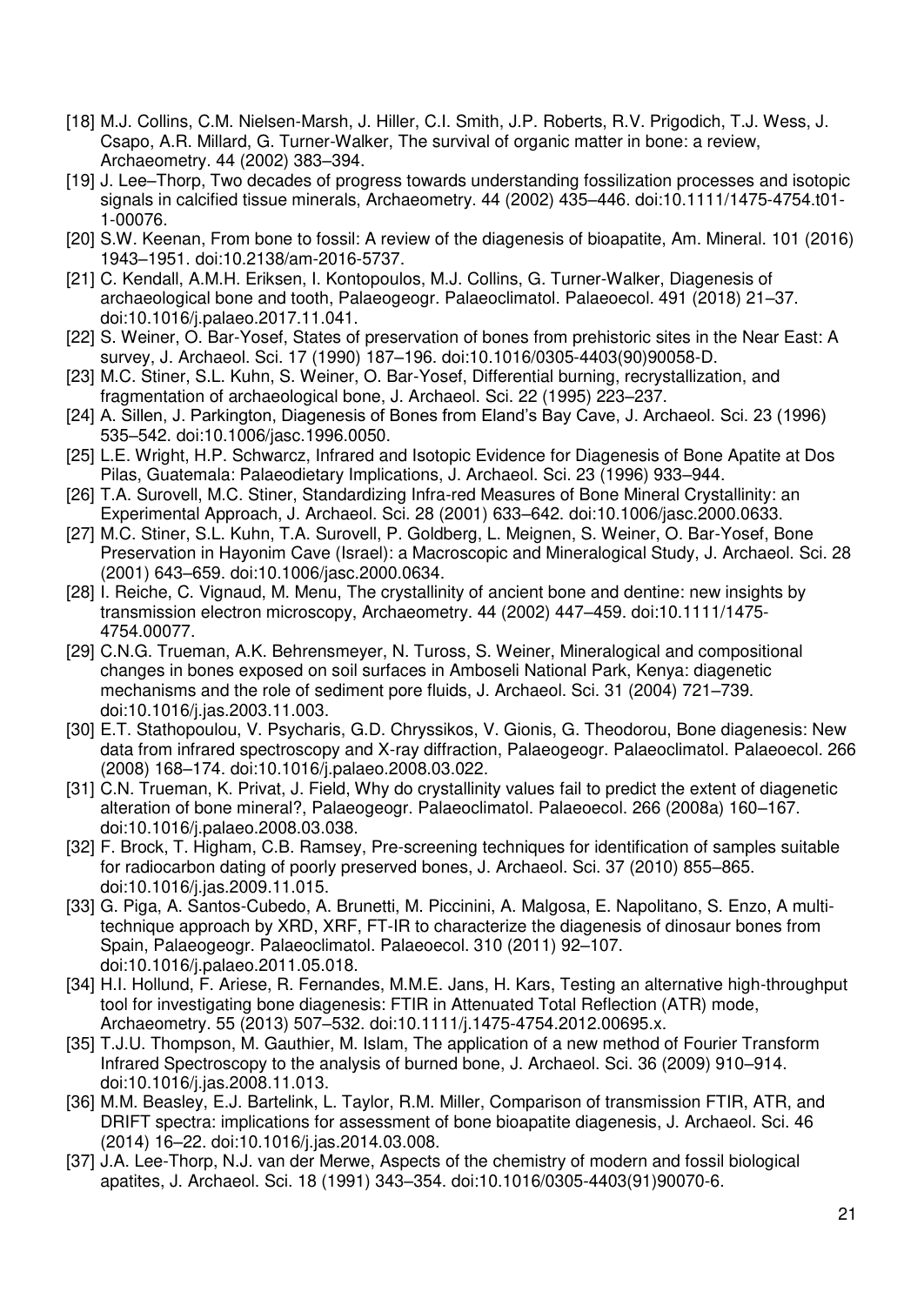- [38] [M. Sponheimer, J.A. Lee-Thorp, Alteration of Enamel Carbonate Environments during Fossilization,](http://paperpile.com/b/bZhAIZ/uwiw)  [J. Archaeol. Sci. 26 \(1999\) 143](http://paperpile.com/b/bZhAIZ/uwiw)–150. doi[:10.1006/jasc.1998.0293.](http://dx.doi.org/10.1006/jasc.1998.0293.)
- [39] [G. Nagy, T. Lorand, Z. Patonai, G. Montsko, I. Bajnoczky, A. Marcsik, L. Mark, Analysis of](http://paperpile.com/b/bZhAIZ/UqiP)  [pathological and non-pathological human skeletal remains by FT-IR spectroscopy, Forensic Sci. Int.](http://paperpile.com/b/bZhAIZ/UqiP)  [175 \(2008\) 55](http://paperpile.com/b/bZhAIZ/UqiP)–60. doi[:10.1016/j.forsciint.2007.05.008.](http://dx.doi.org/10.1016/j.forsciint.2007.05.008.)
- [40] C. Chadefaux, A.-S. Le Hô, L. Bellot-Gurlet, I. Reiche, Curve-fitting micro-ATR-FTIR studies of the [Amide I and II bands of type I collagen in archaeological bone materials, E-PS. 6 \(2009\) 129](http://paperpile.com/b/bZhAIZ/IhlJ)–137.
- [41] K.E. Squires, T.J.U. Thompson, M. Islam, A. Chamberlain, The application of histomorphometry and [Fourier Transform Infrared Spectroscopy to the analysis of early Anglo-Saxon burned bone, J.](http://paperpile.com/b/bZhAIZ/sK4V)  [Archaeol. Sci. 38 \(2011\) 2399](http://paperpile.com/b/bZhAIZ/sK4V)–2409. doi[:10.1016/j.jas.2011.04.025.](http://dx.doi.org/10.1016/j.jas.2011.04.025.)
- [42] [J.D. Fredericks, P. Bennett, A. Williams, K.D. Rogers, FTIR spectroscopy: a new diagnostic tool to](http://paperpile.com/b/bZhAIZ/zEmW)  [aid DNA analysis from heated bone, Forensic Sci. Int. Genet. 6 \(2012\) 375](http://paperpile.com/b/bZhAIZ/zEmW)–380.
- [43] [G. Piga, D. Gonçalves, T.J.U. Thompson, A. Brunetti, A. Malgosa, S. Enzo, Understanding the](http://paperpile.com/b/bZhAIZ/wwaN)  [Crystallinity Indices Behavior of Burned Bones and Teeth by ATR-IR and XRD in the Presence of](http://paperpile.com/b/bZhAIZ/wwaN)  [Bioapatite Mixed with Other Phosphate and Carbonate Phases, International Journal of](http://paperpile.com/b/bZhAIZ/wwaN)  [Spectroscopy. 2016 \(2016\). doi:](http://paperpile.com/b/bZhAIZ/wwaN)[10.1155/2016/4810149.](http://dx.doi.org/10.1155/2016/4810149.)
- [44] [G. Dal Sasso, M. Lebon, I. Angelini, L. Maritan, D. Usai, G. Artioli, Bone diagenesis variability](http://paperpile.com/b/bZhAIZ/MNLU)  [among multiple burial phases at Al Khiday \(Sudan\) investigated by ATR-FTIR spectroscopy,](http://paperpile.com/b/bZhAIZ/MNLU) [Palaeogeogr. Palaeoclimatol. Palaeoecol. 463 \(2016\) 168](http://paperpile.com/b/bZhAIZ/MNLU)–179. doi[:10.1016/j.palaeo.2016.10.005.](http://dx.doi.org/10.1016/j.palaeo.2016.10.005.)
- [45] [J.D. Termine, A.S. Posner, Infra-Red Determination of the Percentage of Crystallinity in Apatitic](http://paperpile.com/b/bZhAIZ/jMPH)  [Calcium Phosphates, Nature. 211 \(1966\) 268](http://paperpile.com/b/bZhAIZ/jMPH)–270. doi[:10.1038/211268a0.](http://dx.doi.org/10.1038/211268a0.)
- [46] Y. Asscher, L. Regev, S. Weiner, E. Boaretto, Atomic Disorder in Fossil Tooth and Bone Mineral: An [FTIR Study Using the Grinding Curve Method, Archeosciences. \(2011\) 135](http://paperpile.com/b/bZhAIZ/bGxf)–141. [doi:](http://paperpile.com/b/bZhAIZ/bGxf)[10.4000/archeosciences.3062.](http://dx.doi.org/10.4000/archeosciences.3062.)
- [47] Y. Asscher, S. Weiner, E. Boaretto, Variations in Atomic Disorder in Biogenic Carbonate [Hydroxyapatite Using the Infrared Spectrum Grinding Curve Method, Adv. Funct. Mater. 21 \(2011\)](http://paperpile.com/b/bZhAIZ/0UZw)  3308–[3313. doi:](http://paperpile.com/b/bZhAIZ/0UZw)[10.1002/adfm.201100266.](http://dx.doi.org/10.1002/adfm.201100266.)
- [48] [T.J.U. Thompson, M. Islam, K. Piduru, A. Marcel, An investigation into the internal and external](http://paperpile.com/b/bZhAIZ/qn94)  [variables acting on crystallinity index using Fourier Transform Infrared Spectroscopy on unaltered](http://paperpile.com/b/bZhAIZ/qn94)  [and burned bone, Palaeogeogr. Palaeoclimatol. Palaeoecol. 299 \(2011\) 168](http://paperpile.com/b/bZhAIZ/qn94)–174. [doi:](http://paperpile.com/b/bZhAIZ/qn94)[10.1016/j.palaeo.2010.10.044.](http://dx.doi.org/10.1016/j.palaeo.2010.10.044.)
- [49] [C. Snoeck, J. Lee-Thorp, R.J. Schulting, From bone to ash: compositional and structural changes in](http://paperpile.com/b/bZhAIZ/wQqO)  [burned modern and archaeological bone, Palaeogeogr. Palaeoclimatol. Palaeoecol. 416 \(2014\) 55](http://paperpile.com/b/bZhAIZ/wQqO)– [68.](http://paperpile.com/b/bZhAIZ/wQqO)
- [50] [C.N. Trueman, Chemical taphonomy of biomineralized tissues, Palaeontology. 56 \(2013\) 475](http://paperpile.com/b/bZhAIZ/PSYz)–486. [doi:](http://paperpile.com/b/bZhAIZ/PSYz)[10.1111/pala.12041.](http://dx.doi.org/10.1111/pala.12041.)
- [51] [F.D. Pate, J.T. Hutton, K. Norrish, Ionic exchange between soil solution and bone: toward a](http://paperpile.com/b/bZhAIZ/5opm)  [predictive model, Appl. Geochem. 4 \(1989\) 303](http://paperpile.com/b/bZhAIZ/5opm)–316.
- [52] [R.Z. LeGeros, Effect of Carbonate on the Lattice Parameters of Apatite, Nature. 206 \(1965\) 403.](http://paperpile.com/b/bZhAIZ/hFyQ)  [doi:](http://paperpile.com/b/bZhAIZ/hFyQ)[10.1038/206403a0.](http://dx.doi.org/10.1038/206403a0.)
- [53] [R.Z. LeGeros, O.R. Trautz, J.P. LeGeros, E. Klein, W.P. Shirra, Apatite crystallites: effects of](http://paperpile.com/b/bZhAIZ/od1g)  [carbonate on morphology, Science. 155 \(1967\) 1409](http://paperpile.com/b/bZhAIZ/od1g)–1411. doi[:10.1126/science.155.3768.1409.](http://dx.doi.org/10.1126/science.155.3768.1409.)
- [54] [R.Z. LeGeros, O.R. Trautz, E. Klein, J.P. LeGeros, Two types of carbonate substitution in the](http://paperpile.com/b/bZhAIZ/UceX)  [apatite structure, Experientia. 25 \(1969\) 5](http://paperpile.com/b/bZhAIZ/UceX)–7. doi[:10.1007/BF01903856.](http://dx.doi.org/10.1007/BF01903856.)
- [55] [R.Z. LeGeros, Apatites in biological systems, Prog. Cryst. Growth Charact. Mater. 4 \(1981\) 1](http://paperpile.com/b/bZhAIZ/p4Ru)–45.
- [56] [J.C. Elliott, D.W. Holcomb, R.A. Young, Infrared determination of the degree of substitution of](http://paperpile.com/b/bZhAIZ/XaAv)  [hydroxyl by carbonate ions in human dental enamel, Calcif. Tissue Int. 37 \(1985\) 372](http://paperpile.com/b/bZhAIZ/XaAv)–375. <https://www.ncbi.nlm.nih.gov/pubmed/3930033>[.](http://paperpile.com/b/bZhAIZ/XaAv)
- [57] [C. Rey, B. Collins, T. Goehl, I.R. Dickson, M.J. Glimcher, The carbonate environment in bone](http://paperpile.com/b/bZhAIZ/qPbV)  [mineral: a resolution-enhanced Fourier Transform Infrared Spectroscopy Study, Calcif. Tissue Int.](http://paperpile.com/b/bZhAIZ/qPbV)  [45 \(1989\) 157](http://paperpile.com/b/bZhAIZ/qPbV)–164.<https://www.ncbi.nlm.nih.gov/pubmed/2505907>[.](http://paperpile.com/b/bZhAIZ/qPbV)
- [58] [E. Pucéat, B. Reynard, C. Lécuyer, Can crystallinity be used to determine the degree of chemical](http://paperpile.com/b/bZhAIZ/KOo1)  [alteration of biogenic apatites?, Chem. Geol. 205 \(2004\) 83](http://paperpile.com/b/bZhAIZ/KOo1)–97. [doi:](http://paperpile.com/b/bZhAIZ/KOo1)[10.1016/j.chemgeo.2003.12.014.](http://dx.doi.org/10.1016/j.chemgeo.2003.12.014.)
- [59] [M.E. Fleet, X. Liu, Location of type B carbonate ion in type A](http://paperpile.com/b/bZhAIZ/GXTi)–B carbonate apatite synthesized at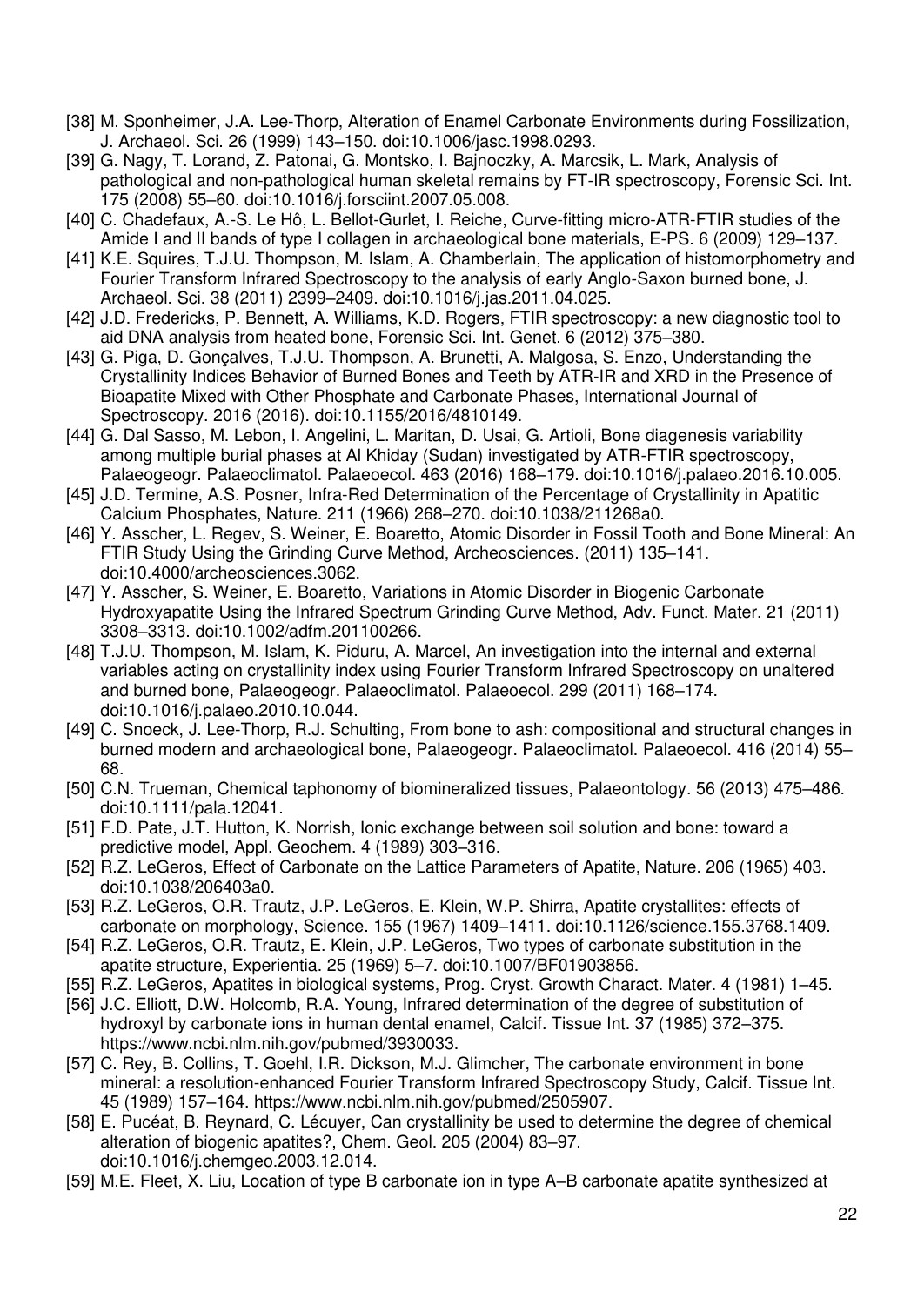[high pressure, J. Solid State Chem. 177 \(2004\) 3174](http://paperpile.com/b/bZhAIZ/GXTi)–3182. doi[:10.1016/j.jssc.2004.04.002.](http://dx.doi.org/10.1016/j.jssc.2004.04.002.) 

- [60] [C.N. Trueman, M.R. Palmer, J. Field, K. Privat, N. Ludgate, V. Chavagnac, D.A. Eberth, R. Cifelli,](http://paperpile.com/b/bZhAIZ/IqyY)  [R.R. Rogers, Comparing rates of recrystallisation and the potential for preservation of biomolecules](http://paperpile.com/b/bZhAIZ/IqyY)  [from the distribution of trace elements in fossil bones, C. R. Palevol. 7 \(2008b\) 145](http://paperpile.com/b/bZhAIZ/IqyY)–158. [doi:](http://paperpile.com/b/bZhAIZ/IqyY)[10.1016/j.crpv.2008.02.006.](http://dx.doi.org/10.1016/j.crpv.2008.02.006.)
- [61] [A. Antonakos, E. Liarokapis, T. Leventouri, Micro-Raman and FTIR studies of synthetic and natural](http://paperpile.com/b/bZhAIZ/rLej)  [apatites, Biomaterials. 28 \(2007\) 3043](http://paperpile.com/b/bZhAIZ/rLej)–3054. doi[:10.1016/j.biomaterials.2007.02.028.](http://dx.doi.org/10.1016/j.biomaterials.2007.02.028.)
- [62] [M. Lebon, I. Reiche, J.-J. Bahain, C. Chadefaux, A.-M. Moigne, F. Fröhlich, F. Sémah, H.P.](http://paperpile.com/b/bZhAIZ/Ciob)  [Schwarcz, C. Falguères, New parameters for the characterization of diagenetic alterations and heat](http://paperpile.com/b/bZhAIZ/Ciob)[induced changes of fossil bone mineral using Fourier transform infrared spectrometry, J. Archaeol.](http://paperpile.com/b/bZhAIZ/Ciob)  [Sci. 37 \(2010\) 2265](http://paperpile.com/b/bZhAIZ/Ciob)–2276. doi[:10.1016/j.jas.2010.03.024.](http://dx.doi.org/10.1016/j.jas.2010.03.024.)
- [63] [C.L. King, N. Tayles, K.C. Gordon, Re-examining the chemical evaluation of diagenesis in human](http://paperpile.com/b/bZhAIZ/pmHE)  [bone apatite, J. Archaeol. Sci. 38 \(2011\) 2222](http://paperpile.com/b/bZhAIZ/pmHE)–2230. doi[:10.1016/j.jas.2011.03.023.](http://dx.doi.org/10.1016/j.jas.2011.03.023.)
- [64] [T.J.U. Thompson, M. Islam, M. Bonniere, A new statistical approach for determining the crystallinity](http://paperpile.com/b/bZhAIZ/NxFo)  [of heat-altered bone mineral from FTIR spectra, J. Archaeol. Sci. 40 \(2013\) 416](http://paperpile.com/b/bZhAIZ/NxFo)–422. [doi:](http://paperpile.com/b/bZhAIZ/NxFo)[10.1016/j.jas.2012.07.008.](http://dx.doi.org/10.1016/j.jas.2012.07.008.)
- [65] [L. Regev, K.M. Poduska, L. Addadi, S. Weiner, E. Boaretto, Distinguishing between calcites formed](http://paperpile.com/b/bZhAIZ/FoYA)  [by different mechanisms using infrared spectrometry: archaeological applications, J. Archaeol. Sci.](http://paperpile.com/b/bZhAIZ/FoYA)  [37 \(2010\) 3022](http://paperpile.com/b/bZhAIZ/FoYA)–3029. doi[:10.1016/j.jas.2010.06.027.](http://dx.doi.org/10.1016/j.jas.2010.06.027.)
- [66] [K.M. Poduska, L. Regev, E. Boaretto, L. Addadi, S. Weiner, L. Kronik, S. Curtarolo, Decoupling local](http://paperpile.com/b/bZhAIZ/wrOW)  [disorder and optical effects in infrared spectra: differentiating between calcites with different origins,](http://paperpile.com/b/bZhAIZ/wrOW)  [Adv. Mater. 23 \(2011\) 550](http://paperpile.com/b/bZhAIZ/wrOW)–554. doi[:10.1002/adma.201003890.](http://dx.doi.org/10.1002/adma.201003890.)
- [67] [M.J. Collins, P. Galley, Towards an optimal method of archaeological collagen extraction: the](http://paperpile.com/b/bZhAIZ/PBor)  [influence of pH and grinding, Anc. Biomol. 2 \(1998\) 209](http://paperpile.com/b/bZhAIZ/PBor)–223.
- [68] C.J. Adler, W. Haak, D. Donlon, A. Cooper, Survival and recovery of DNA from ancient teeth and [bones, J. Archaeol. Sci. 38 \(2011\) 956](http://paperpile.com/b/bZhAIZ/AxJx)–964. doi[:10.1016/j.jas.2010.11.010.](http://dx.doi.org/10.1016/j.jas.2010.11.010.)
- [69] [F.D. Pate, J.T. Hutton, The use of soil chemistry data to address post-mortem diagenesis in bone](http://paperpile.com/b/bZhAIZ/nF3M)  [mineral, J. Archaeol. Sci. 15 \(1988\) 729](http://paperpile.com/b/bZhAIZ/nF3M)–739.
- [70] P. Karkanas, O. Bar-Yosef, P. Goldberg, S. Weiner, Diagenesis in Prehistoric Caves: the Use of [Minerals that Form In Situ to Assess the Completeness of the Archaeological Record, J. Archaeol.](http://paperpile.com/b/bZhAIZ/qWbl)  [Sci. 27 \(2000\) 915](http://paperpile.com/b/bZhAIZ/qWbl)–929. doi[:10.1006/jasc.1999.0506.](http://dx.doi.org/10.1006/jasc.1999.0506.)
- [71] [L. Wilson, A.M. Pollard, Here today, gone tomorrow? integrated experimentation and geochemical](http://paperpile.com/b/bZhAIZ/MsGz)  [modeling in studies of archaeological diagenetic change, Acc. Chem. Res. 35 \(2002\) 644](http://paperpile.com/b/bZhAIZ/MsGz)–651. [doi:](http://paperpile.com/b/bZhAIZ/MsGz)[10.1021/ar000203s.](http://dx.doi.org/10.1021/ar000203s.)
- [72] [H. Ou-Yang, E.P. Paschalis, W.E. Mayo, A.L. Boskey, R. Mendelsohn, Infrared Microscopic Imaging](http://paperpile.com/b/bZhAIZ/ETt2)  [of Bone: Spatial Distribution of CO32−, J. Bone Miner. Res. 16 \(2001\) 893–](http://paperpile.com/b/bZhAIZ/ETt2)900. [doi:](http://paperpile.com/b/bZhAIZ/ETt2)[10.1359/jbmr.2001.16.5.893.](http://dx.doi.org/10.1359/jbmr.2001.16.5.893.)
- [73] [P. Kristova, K.J. Rutt, L.J. Hopkinson, The effect of the particle size on the fundamental vibrations of](http://paperpile.com/b/bZhAIZ/SvCa)  [the \[CO32-\] anion in calcite, J. Phys. Chem. A. 119 \(2015\) 4891](http://paperpile.com/b/bZhAIZ/SvCa)–4897. [doi:](http://paperpile.com/b/bZhAIZ/SvCa)[10.1021/acs.jpca.5b02942.](http://dx.doi.org/10.1021/acs.jpca.5b02942.)
- [74] [B. Udvardi, I.J. Kovács, T. Fancsik, P. Kónya, M. Bátori, F. Stercel, G. Falus, Z. Szalai, Effects of](http://paperpile.com/b/bZhAIZ/AOt2)  [Particle Size on the Attenuated Total Reflection Spectrum of Minerals, Appl. Spectrosc. 71 \(2017\)](http://paperpile.com/b/bZhAIZ/AOt2)  1157–[1168. doi:](http://paperpile.com/b/bZhAIZ/AOt2)[10.1177/0003702816670914.](http://dx.doi.org/10.1177/0003702816670914.)
- [75] [C. Rey, C. Combes, What bridges mineral platelets of bone?, Bonekey Rep. 3 \(2014\) 586.](http://paperpile.com/b/bZhAIZ/pOpu)  [doi:](http://paperpile.com/b/bZhAIZ/pOpu)[10.1038/bonekey.2014.81.](http://dx.doi.org/10.1038/bonekey.2014.81.)
- [76] [Y. Wang, S. Von Euw, F.M. Fernandes, S. Cassaignon, M. Selmane, G. Laurent, G. Pehau-](http://paperpile.com/b/bZhAIZ/iAbU)[Arnaudet, C. Coelho, L. Bonhomme-Coury, M.-M. Giraud-Guille, F. Babonneau, T. Azaïs, N. Nassif,](http://paperpile.com/b/bZhAIZ/iAbU)  [Water-mediated structuring of bone apatite, Nat. Mater. 12 \(2013\) 1144](http://paperpile.com/b/bZhAIZ/iAbU)–1153. [doi:](http://paperpile.com/b/bZhAIZ/iAbU)[10.1038/nmat3787.](http://dx.doi.org/10.1038/nmat3787.)
- [77] [H. Tong, P. Tan, N. Xu, From Crystals to Disordered Crystals: A Hidden Order-Disorder Transition,](http://paperpile.com/b/bZhAIZ/uzEc)  [Sci. Rep. 5 \(2015\) 15378. doi:](http://paperpile.com/b/bZhAIZ/uzEc)[10.1038/srep15378.](http://dx.doi.org/10.1038/srep15378.)
- [78] J. Aufort, L. Ségalen, C. Gervais, C. Brouder, E. Balan, Modeling the attenuated total reflectance [infrared \(ATR-FTIR\) spectrum of apatite, Phys. Chem. Miner. 43 \(2016\) 615](http://paperpile.com/b/bZhAIZ/rHm5)–626. [doi:](http://paperpile.com/b/bZhAIZ/rHm5)[10.1007/s00269-016-0821-x.](http://dx.doi.org/10.1007/s00269-016-0821-x.)
- [79] M.E. Fleet, X. Liu, P.L. King, Accommodation of the carbonate ion in apatite: An FTIR and X-ray